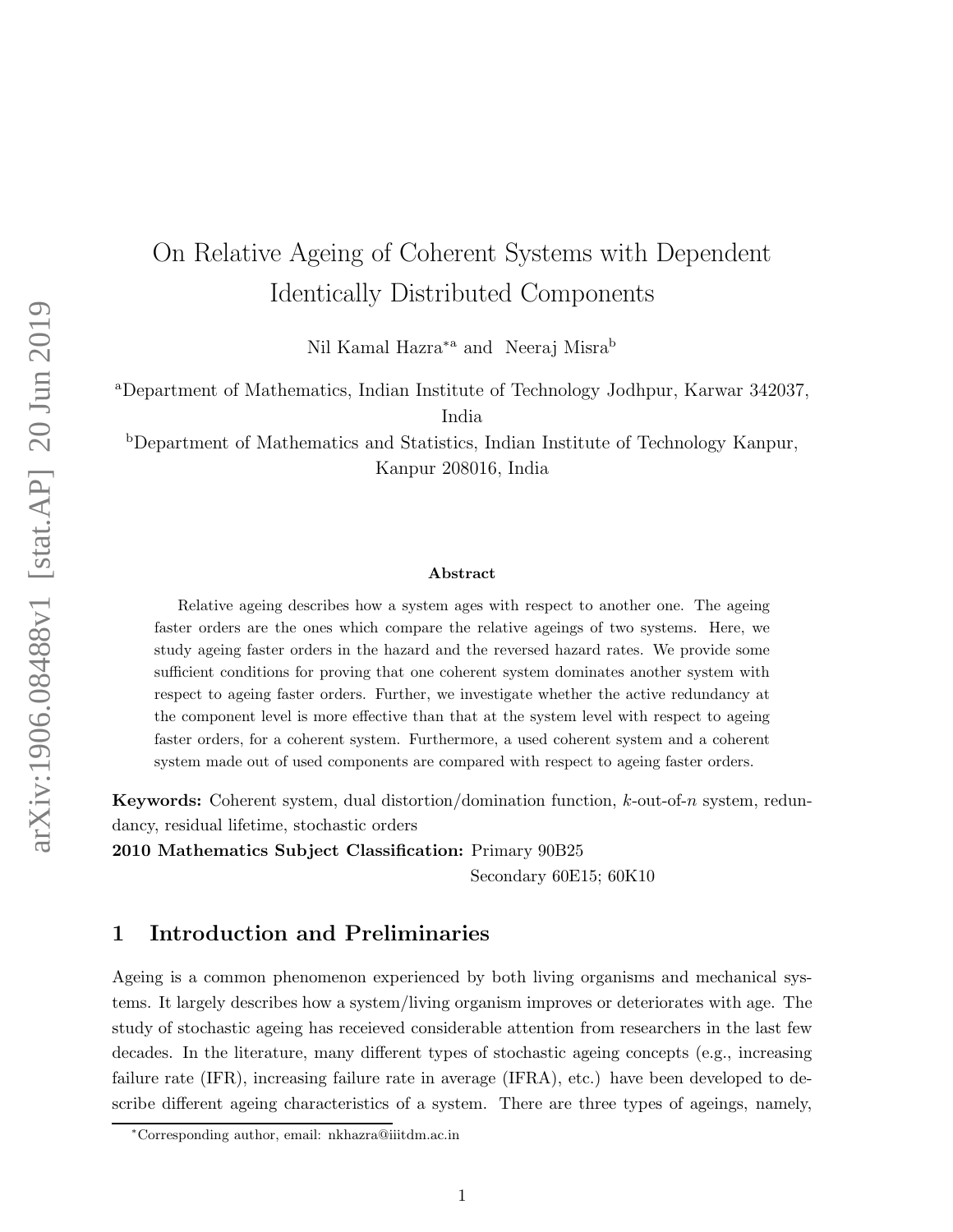positive ageing, negative ageing and no ageing. A brief discussion on different ageing concepts could be found in Barlow and Proschan [4], and Lai and Xie [31]. Similar to these ageing concepts, there is another useful notion of ageing, called relative ageing, which describes how a system ages relative to another one.

The proportional hazard (PH) rate model, commonly known as Cox's PH model (see Cox [10]), is widely used to analyze the failure time data in reliability and survival analysis. Later, different other models were introduced, namely, proportional mean residual lifetime model, proportional reversed hazard rate model, proportional odds model, etc (see Marshall and Olkin [35], Lai and Xie [31], and Finkelstein [18]). In many real life scenarios, the phenomenon of crossing hazards/mean residual lives has been observed (see Pocock et al. [50], Champlin et al. [9], and Mantel and Stablein [34]). To handle this crossing hazard rates problem, Kalashnikov and Rachev [26] introduced a stochastic order (called ageing faster order in the hazard rate) based on the concept of relative ageing. Indeed, this approach could be considered as a reasonable alternative to the PH model. A detailed study of this order is done by Sengupta and Deshpande [54]. In addition, they have also introduced two other similar kinds of stochastic orders. Later, Finkelstein [17] proposed a stochastic order, based on mean residual lifetime functions, that describes the relative ageings of two life distributions, whereas Rezaei [52] introduced a similar stochastic order in terms of the reversed hazard rate functions. Some generalized orderings in this direction were proposed by Hazra and Nanda [25].

The basic structures of most of the real life systems match with the so called coherent system. A system is called coherent if its all components are relevant and its structure function (see Barlow and Proschan [4] for the definition) is monotonically non-decreasing with respect to each argument (which means that an improvement in performance of a component cannot decrease the lifetime of the system). The well known  $k$ -out-of-n system is a special case of coherent systems. A system of n components is said to be  $k$ -out-of-n system if it functions as long as at least k of its n components function. Two extreme cases of a k-out-of-n system are 1-out-of-n system (called parallel system) and n-out-of-n system (called series system). Further, there is an one-to-one correspondence between a k-out-of-n system and an  $(n - k + 1)$ -th order statistic (of lifetimes of n components). Thus, the study of a  $k$ -out-of-n system is essentially the same as the study of an order statistic.

Stochastic comparisons of coherent systems is considered as one of the important problems in reliability theory. The list of results, so far developed, on various stochastic comparisons of  $k$ -out-of-n systems with independent components could be found in Pledger and Proschan [49], Proschan and Sethuraman [51], Balakrishnan and Zhao [3], Hazra et al. [21], and the references therein. Further, stochastic comparisons of general coherent systems were considered in Esary and Proschan [16], Nanda et al. [42], Kochar et al. [29], Belzunce et al. [7], Navarro and Rubio [47], Navarro et al. [43, 44, 46], Samaniego and Navarro [53], Amini-Seresht et al. [1], to name a few. Note that all these results are developed using different stochastic orders, namely, usual stochastic order, hazard rate order, likelihood ratio order, etc. However, the study of co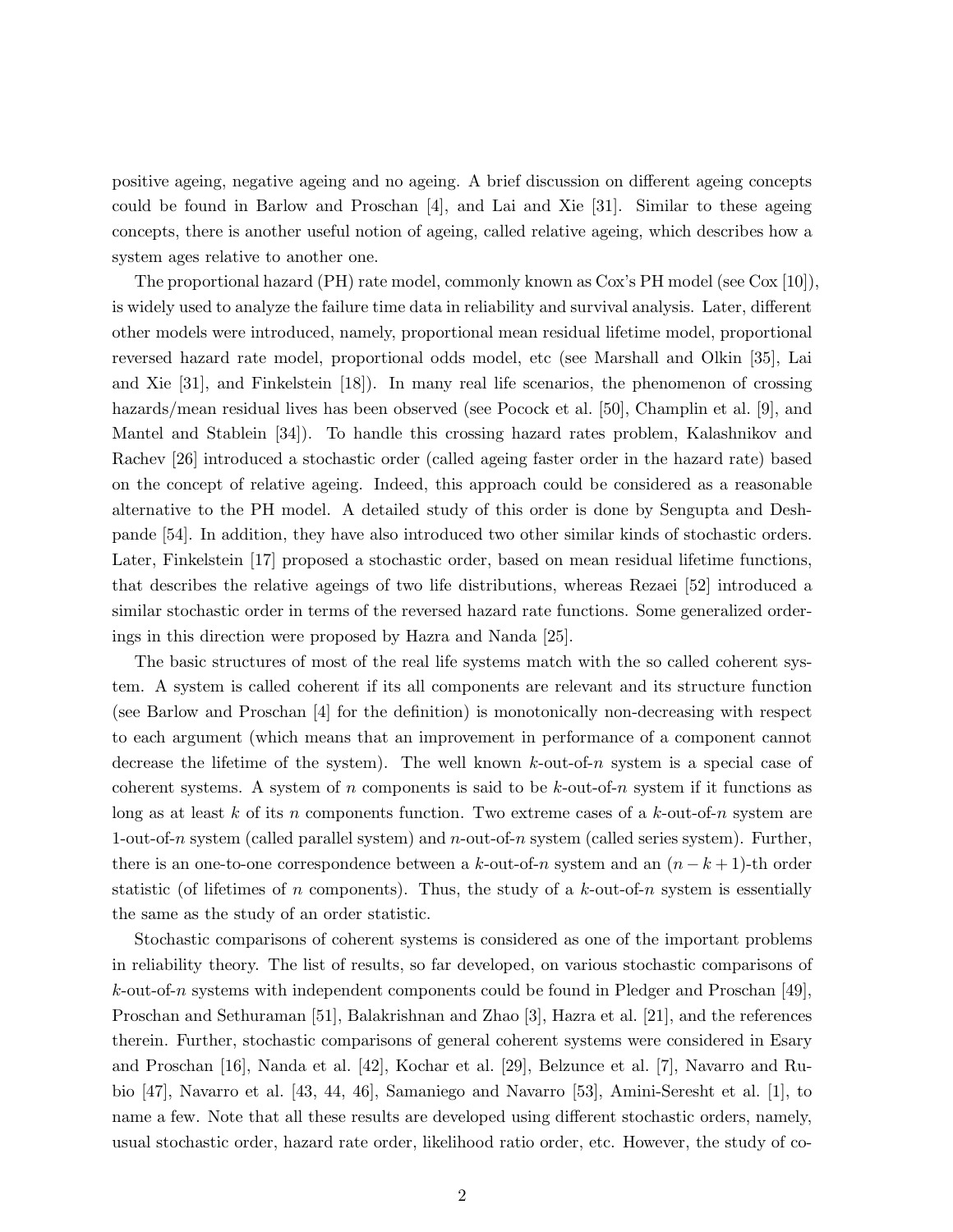herent systems using ageing faster orders are not substantially done yet. Misra and Francis [37], Li and Lu  $[32]$ , and Ding and Zhang  $[15]$  developed some results for k-out-of-n systems using ageing faster orders. Later, Ding et al. [14] have given some sufficient conditions in terms of signature to compare the lifetimes of two coherent systems (with independent components) with respect to ageing faster orders. However, there is no such result where the sufficient conditions are given in terms of reliability functions. Furthermore, the coherent systems with dependent components are also not considered yet. Thus, one of our major goals of this paper is to provide some sufficient conditions (in terms of reliability functions) under which one coherent system dominates another one with respect to ageing faster orders.

One of the effective ways to enhance the lifetime of a system is by incorporating spares (or redundant components) into the system. Then the key question is − how to allocate spares into the system so that the system's lifetime will be optimum in some stochastic sense? In Barlow and Proschan [4], it is shown that the allocation of active redundancy at the component level (of a coherent system) is superior to that at the system level with respect to the usual stochastic order. Later, many other researchers have studied this problem in different directions (see Boland and El-Neweihi [6], Misra et al. [36], Nanda and Hazra [40], Hazra and Nanda [22], Zhao et al. [57], Da and Ding [11], Zhang et al. [56], and the references therein). However, to the best of our knowledge, this problem using ageing faster orders is not studied yet. Thus, another goal of this paper is to derive some necessary and sufficient conditions under which the lifetime of a coherent system with active redundancy at the component level is larger (smaller) than that at the system level with respect to ageing faster orders.

The real life systems are either formed by new components or by used components. Consider two coherent systems, namely, a used coherent system (i.e., a coherent system formed by a set of new components, and then the system has been used for some time  $t > 0$  and a coherent system of used components (i.e., a coherent system formed by a set of components which have already been used for time  $t > 0$ . It is a fact that a coherent system of new components does not always have larger lifetime than a coherent system made out of used components (see Navarro et al. [45]). Similarly, a used coherent system may or may not perform better than a coherent system of used components. The stochastic comparisons between these two systems have been done in numerous papers, see, for example, Li and Lu [33], Gupta [19], Gupta et al. [20], Hazra and Nanda [24], to name a few. However, to the best our knowledge, the ageing faster orders have not yet been used, as a tool, to compare these two systems. Thus, the study of stochastic comparisons between a used coherent system and a coherent system of used components is another thrust area that is to be focused here.

In what follows, we introduce some notation that will be used throughout the paper. For a random variable W (with absolutely continuous cumulative distribution function), we denote its probability density function (pdf) by  $f_W(\cdot)$ , the cumulative distribution function (cdf) by  $F_W(\cdot)$ , the hazard rate function by  $r_W(\cdot)$ , the reversed hazard rate function by  $\tilde{r}_W(\cdot)$  and the survival/reliability function by  $F_W(\cdot); F_W(\cdot) = 1 - F_W(\cdot)$ .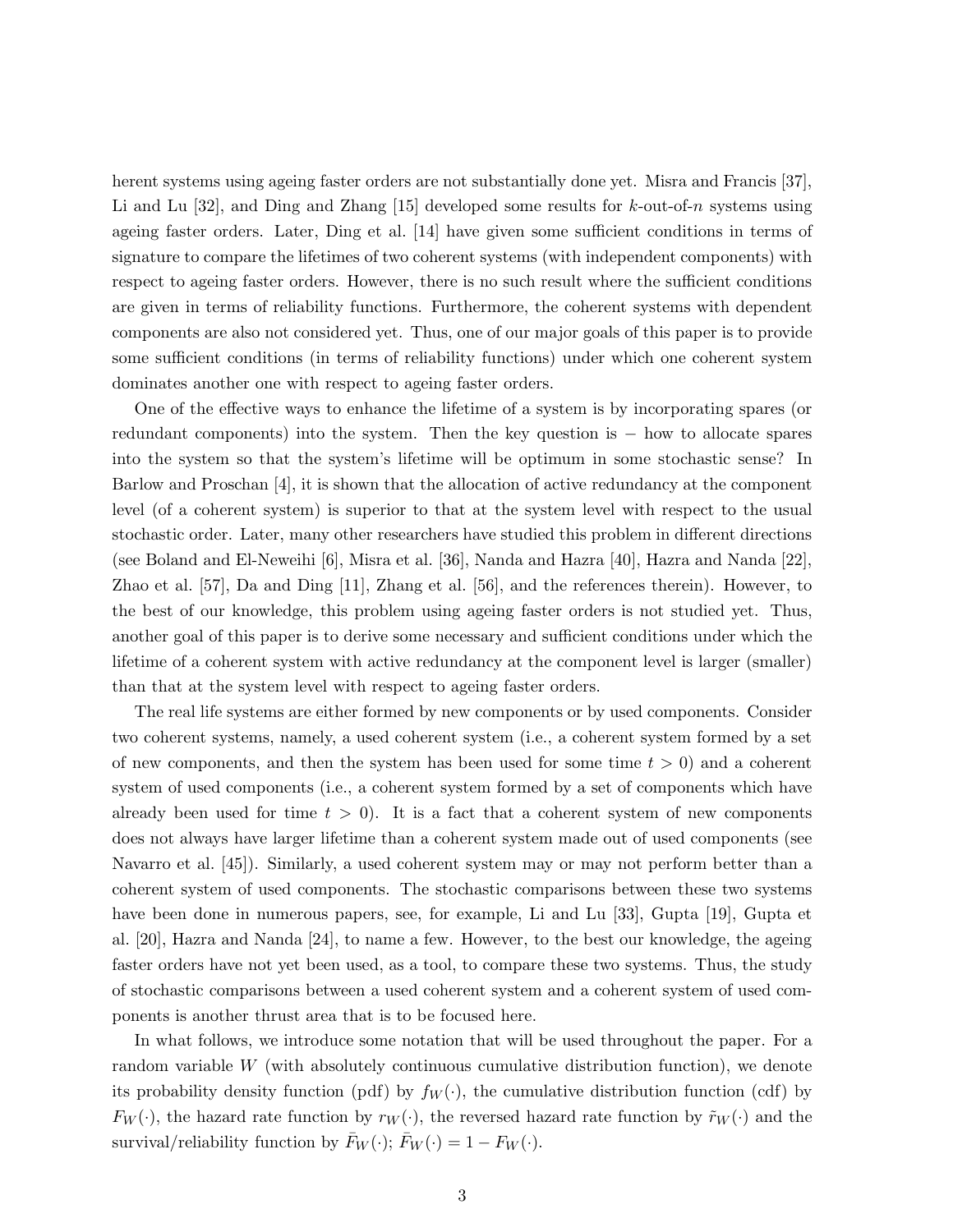Let us consider a coherent system with lifetime  $\tau(X)$  formed by n components having dependent and identically distributed (d.i.d.) lifetime vector  $\mathbf{X} = (X_1, X_2, \dots, X_n)$ , where  $X_i$ 's are identically distributed, say  $X_i \stackrel{d}{=} X$ ,  $i = 1, 2, ..., n$ , for some non-negative random variable X; here  $\stackrel{\text{d}}{=}$  means equality in distribution. Then the joint reliability function of X is given by

$$
\begin{array}{rcl}\n\bar{F}_{\mathbf{X}}(x_1, x_2, \dots, x_n) & = & P\left(X_1 > x_1, X_2 > x_2, \dots, X_n > x_n\right) \\
& = & K\left(\bar{F}_X(x_1), \bar{F}_X(x_2), \dots, \bar{F}_X(x_n)\right),\n\end{array}
$$

where  $K(\cdot, \cdot, \ldots, \cdot)$  is a survival copula describing the dependency structure among components of the system. Indeed, this representation is well known through Sklar's Theorem (see Nelsen [48]). In the literature, many different types of survival copulas have been studied in order to describe different dependency structures among components. Some of the widely used copulas are Farlie-Gumbel-Morgenstern (FGM) copula, Archimedean copula with different generators, Clayton-Oakes (CO) copula, etc. We refer the reader to Nelsen [48] for a detailed discussion on the copula theory, and its various applications. In what follows, we give a lemma that describes a fundamental bridge between a system and its corresponding components through the domination function.

**Lemma 1.1 (Navarro et al.** [43]) Let  $\tau(X)$  be the lifetime of a coherent system formed by n d.i.d. components with the lifetime vector  $\mathbf{X} = (X_1, X_2, \ldots, X_n)$ . Then the reliability function of  $\tau(X)$  can be written as

$$
\bar{F}_{\tau}(\mathbf{X})^{(x)} = h(\bar{F}_X(x)),
$$

where  $h(\cdot): [0,1] \to [0,1]$ , called the domination (or dual distortion) function, depends on the structure function  $\phi(\cdot)$  (see Barlow and Proschan [4] for definition) and on the survival copula K of  $X_1, X_2, \ldots, X_n$ . Furthermore,  $h(\cdot)$  is an increasing continuous function in [0,1] such that  $h(0) = 0$  and  $h(1) = 1$ .

Below we give an example (borrowed from Navarro et al. [43]) that illustrates the result given in the above lemma.

**Example 1.1** Let  $\tau(X) = \min\{X_1, \max\{X_2, X_3\}\}\$ , where  $X = (X_1, X_2, X_3)$  is described by the FGM Copula (see Nelsen [48])

$$
K(p_1, p_2, p_3) = p_1 p_2 p_3 (1 + \theta(1 - p_1)(1 - p_2)(1 - p_3)), \text{ for } p_i \in (0, 1), i = 1, 2, 3, \text{ and } \theta \in [-1, 1].
$$

Further, let  $X_1, X_2$  and  $X_3$  be identically distributed with a random variable X. Then the minimal path sets (see Barlow and Proschan [4]) of  $\tau(\mathbf{X})$  are given by  $\{1,2\}$  and  $\{1,3\}$ . Let  $X_{\{1,2\}}$ ,  $X_{\{1,3\}}$  and  $X_{\{1,2,3\}}$  be the lifetimes of the path sets  $\{1,2\}$ ,  $\{1,3\}$  and  $\{1,2,3\}$ , respectively. Then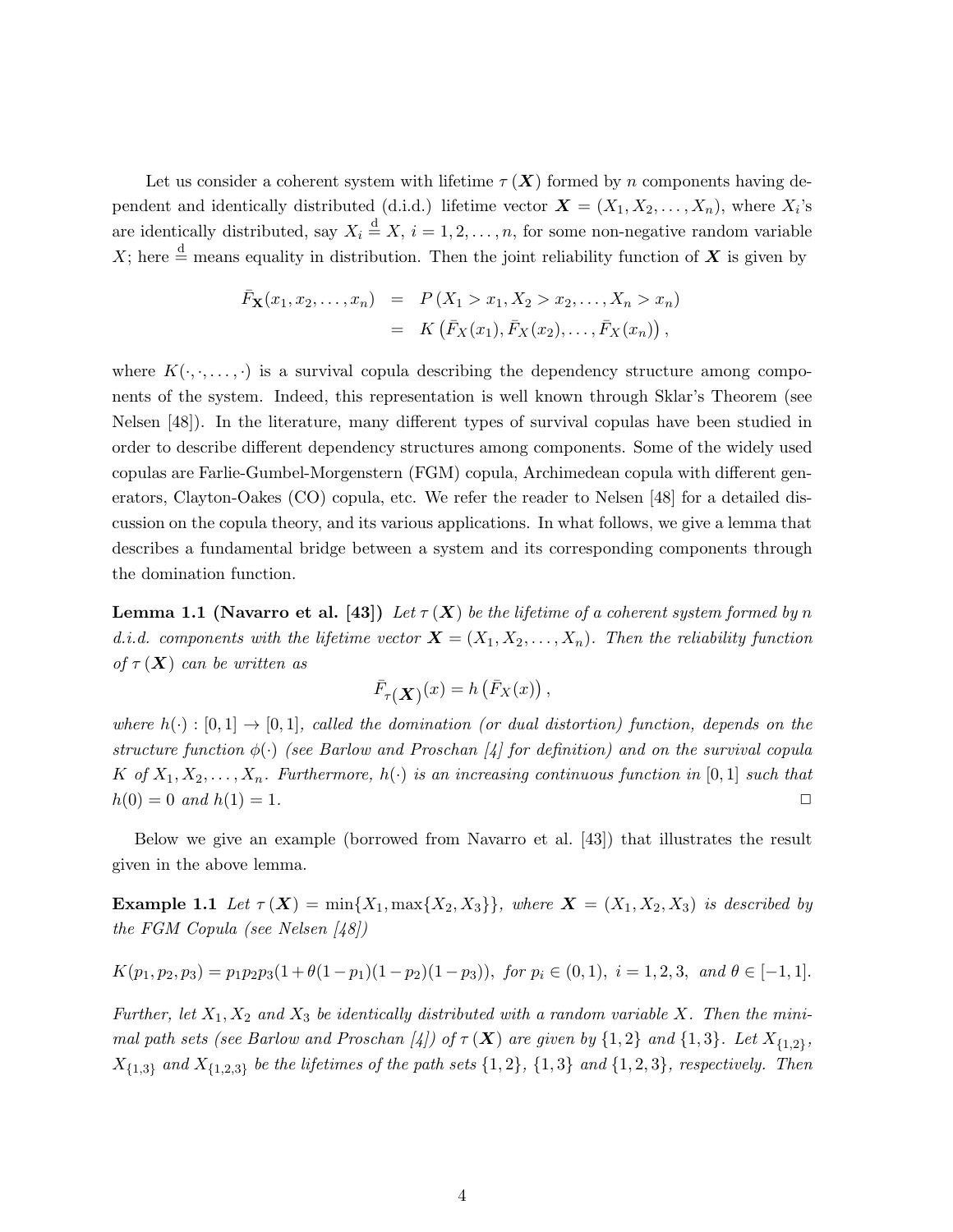the reliability function of  $\tau(X)$  can be written as

$$
\begin{aligned}\n\bar{F}_{\tau}(\boldsymbol{X})^{(x)} &= P\left(\{X_{\{1,2\}} > x\} \cup \{X_{\{1,3\}} > x\}\right) \\
&= P\left(X_{\{1,2\}} > x\right) + P(X_{\{1,3\}} > x) - P(X_{\{1,2,3\}} > x) \\
&= \bar{F}_{\mathbf{X}}(x, x, 0) + \bar{F}_{\mathbf{X}}(x, 0, x) - \bar{F}_{\mathbf{X}}(x, x, x) \\
&= K\left(\bar{F}_{X}(x), \bar{F}_{X}(x), 1\right) + K\left(\bar{F}_{X}(x), 1, \bar{F}_{X}(x)\right) - K\left(\bar{F}_{X}(x), \bar{F}_{X}(x), \bar{F}_{X}(x)\right) \\
&= h\left(\bar{F}_{X}(x)\right),\n\end{aligned}
$$

where

$$
h(p) = K(p, p, 1) + K(p, 1, p) - K(p, p, p)
$$
  
=  $2p^2 - p^3 - \theta p^3 (1 - p)^3$ , for  $p \in (0, 1)$  and  $\theta \in [-1, 1]$ .

Stochastic orders are commonly used to compare two random variables (or two sets of random variables), and have been extensively studied in the literature due to their various applications in different branches of science and engineering. An encyclopedic information on this topic is nicely encapsulated in the book written by Shaked and Shanthikumar [55] (also see Belzunce et al. [8]). For the sake of completeness, we give the following definitions of the stochastic orders that are used in our paper.

**Definition 1.1** Let  $X$  and  $Y$  be two absolutely continuous random variables with cumulative distribution functions  $F_X(\cdot)$  and  $F_Y(\cdot)$ , respectively, supported on  $[0, \infty)$ . Then X is said to be smaller than Y in

(a) hazard rate (hr) order, denoted as  $X \leq_{hr} Y$ , if

 $\bar{F}_Y(x)/\bar{F}_X(x)$  is increasing in  $x \in [0, \infty)$ ;

(b) reversed hazard rate (rhr) order, denoted as  $X \leq_{rhr} Y$ , if

 $F_Y(x)/F_X(x)$  is increasing in  $x \in [0,\infty)$ .

Similar to the above discussed stochastic orders, there are two more sets of stochastic orders which are useful to describe the relative ageings of two systems. The first set of stochastic orders, known as transform orders (namely, convex transform order, quantile mean inactivity time order, star-shaped order, super-additive order, DMRL order, s-IFR order, etc.), describes whether a system is ageing faster than another one in terms of the increasing failure rate, the increasing failure rate on average, the new better than used, etc. A detailed discussion on these orders could be found in Barlow and Proschan [4], Bartoszewicz [5], Deshpande and Kochar [13], Kochar and Wiens [30], Arriaza et al. [2], Nanda et al. [41], and the refernces therein. The second set of stochastic orders, called ageing faster orders, is defined based on monotonocity of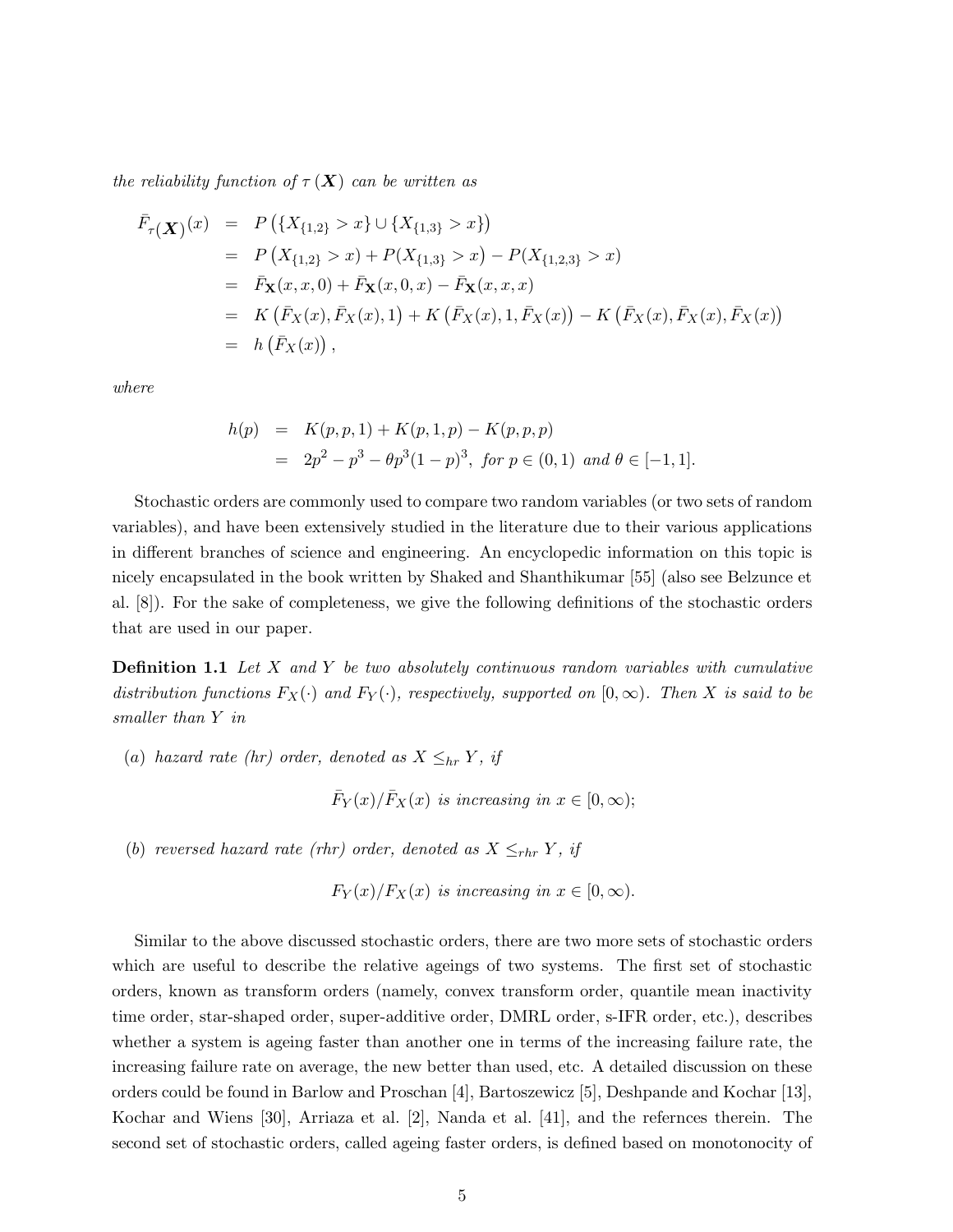ratios of some reliability measures, namely, hazard rate function, reversed hazard rate function, mean residual lifetime function, etc. For motivation and usefulness of these orders, we refer the reader to Kalashnikov and Rachev [26], Sengupta and Deshpande [54], Di Crescenzo [12], Finkelstein [17], Razaei et al. [52], Hazra and Nanda [25], Misra et al. [39], Kayid et al. [28], and Misra and Francis [38]. Below we give the definitions of the ageing faster orders that are used in our paper.

**Definition 1.2** Let X and Y be two absolutely continuous random variables with failure rate functions  $r_X(\cdot)$  and  $r_Y(\cdot)$ , respectively, and reversed failure rate functions  $\tilde{r}_X(\cdot)$  and  $\tilde{r}_Y(\cdot)$ , respectively. Then  $X$  is said to be ageing faster than  $Y$  in

(a) failure rate, denoted as  $X \underset{c}{\prec} Y$ , if

 $r_X(x)/r_Y(x)$  is increasing in  $x \in [0,\infty);$ 

(b) reversed failure rate, denoted as  $X \underset{b}{\prec} Y$ , if

 $\tilde{r}_X(x)/\tilde{r}_Y(x)$  is decreasing in  $x \in [0,\infty)$ .

The theory of totally positive functions has various applications in different areas of probability and statistics (see Karlin [27]). Below we give the definitions of  $TP_2$  and  $RR_2$  functions. Different properties of these functions are used in proving the main results of our paper.

**Definition 1.3** Let X and Y be two linearly ordered sets. Then, a real-valued function  $\kappa(\cdot, \cdot)$ defined on  $\mathcal{X} \times \mathcal{Y}$ , is said to be  $TP_2$  (resp. RR<sub>2</sub>) if

$$
\kappa(x_1, y_1)\kappa(x_2, y_2) \ge (resp. \le )\kappa(x_1, y_2)\kappa(x_2, y_1),
$$

for all  $x_1 < x_2$  and  $y_1 < y_2$ .

Throughout the paper increasing and decreasing, as usual, mean non-decreasing and nonincreasing, respectively. Similarly, positive and negative mean non-negative and non-positive, respectively. Assume that all random variables considered in this paper are absolutely continuous and non-negative (i.e., distributional support is  $[0, \infty)$ ). By  $a \stackrel{\text{sgn}}{=} b$ , we mean that a and b have the same sign, whereas  $a \stackrel{\text{def.}}{=} b$  means that a is defined as b. Further, we use bold symbols to represent vectors, and the symbol N is used to represent the set of natural numbers. We write  $\tau_{k|n}$  and  $\tau_{l|m}$  to represent the lifetimes of a k-out-of-n and a l-out-of-m systems, respectively. We use the acronyms i.i.d. and d.i.d. for 'independent and identically distributed' and 'dependent and identically distributed', respectively.

The rest of the paper is organized as follows. In Section 2, we discuss some useful lemmas which are intensively used in the proofs of the main results. In Section 3, we provide some sufficient conditions under which the lifetime of one coherent system is larger than that of an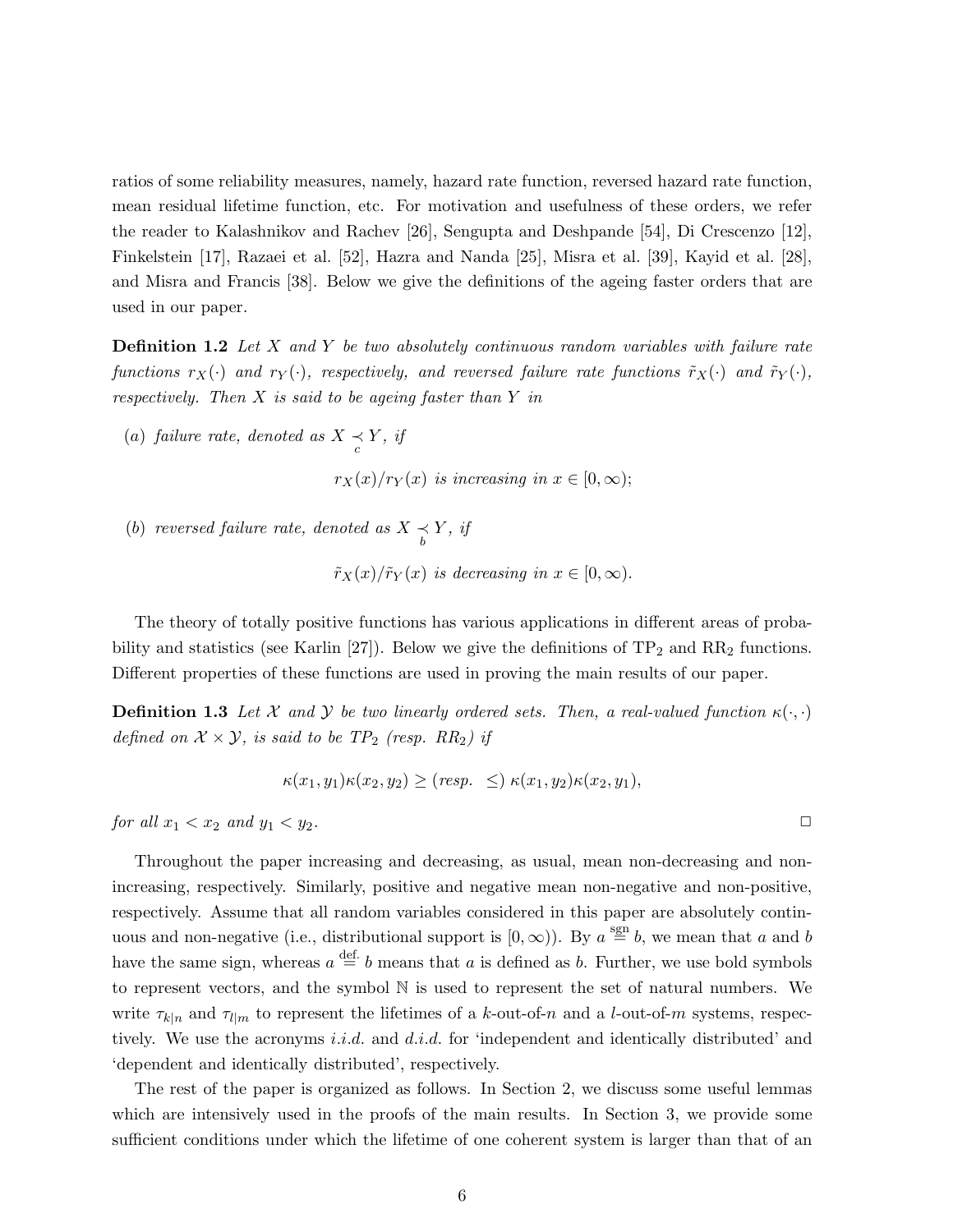another system with respect to ageing faster orders in terms of the hazard and the reversed hazard rates. In Section 4, we discuss a redundancy allocation problem in a coherent system. We derive some necessary and sufficient conditions under which the allocation of active redundancy at the component level (of a coherent system) is superior to that at the system level with respect to ageing faster orders. Stochastic comparisons between a used coherent system and a coherent system made by used components are discussed in Section 5. The concluding remarks are given in Section 6.

All proofs of lemmas and theorems, wherever given, are deferred to the Appendix.

## 2 Useful Lemmas

In this section we discuss some lemmas which will be used in proving the main results of this paper. In the first lemma we discuss the sign change property of the integral of a function. The following lemma is adopted from Karlin ([27], Theorem 11.2, pp. 324-325), and Hazra and Nanda ([23], Lemma 3.5).

**Lemma 2.1** Let  $\kappa(x, y) > 0$ , defined on  $\mathcal{X} \times \mathcal{Y}$ , be RR<sub>2</sub> (resp. TP<sub>2</sub>), where X and Y are subsets of the real line. Assume that a function  $f(\cdot, \cdot)$  defined on  $\mathcal{X} \times \mathcal{Y}$  is such that

- (i) for each  $x \in \mathcal{X}$ ,  $f(x, y)$  changes sign at most once, and if the change of sign does occur, it is from positive to negative, as y traverses  $\mathcal{Y}$ ;
- (ii) for each  $y \in \mathcal{Y}$ ,  $f(x, y)$  is increasing (resp. decreasing) in  $x \in \mathcal{X}$ ;
- $(iii) \omega(x) = \int$  $\mathcal Y$  $\kappa(x,y)f(x,y)d\mu(y)$  exists absolutely and defines a continuous function of x, where  $\mu$  is a sigma-finite measure.

Then  $\omega(x)$  changes sign at most once, and if the change of sign does occur, it is from negative (resp. positive) to positive (resp. negative), as x traverses  $\mathcal{X}$ .

In the following lemma we state an equivalent condition of a monotonic function. The proof is straightforward, and hence omitted.

**Lemma 2.2** Let  $f(\cdot)$  and  $g(\cdot)$  be two non-negative real-valued functions defined on  $(a, b) \subseteq$  $(0, \infty)$ . Then  $f(x)/g(x)$  is increasing (resp. decreasing) in x, if and only if for any real number c, the difference  $f(x) - cg(x)$  changes sign at most once, and if the change of sign does occur, it is from negative (resp. positive) to positive (resp. negative), as x traverses from a to b.  $\Box$ 

Some properties of the reliability functions of a k-out-of-n and a l-out-of-m systems are discussed in the next two lemmas. Lemma 2.3  $(i)$  is obtained in Esary and Proschan [16], whereas Lemma 2.4  $(i)$  is obtained in Nanda et al. [42]. The other proofs are deferred to the Appendix.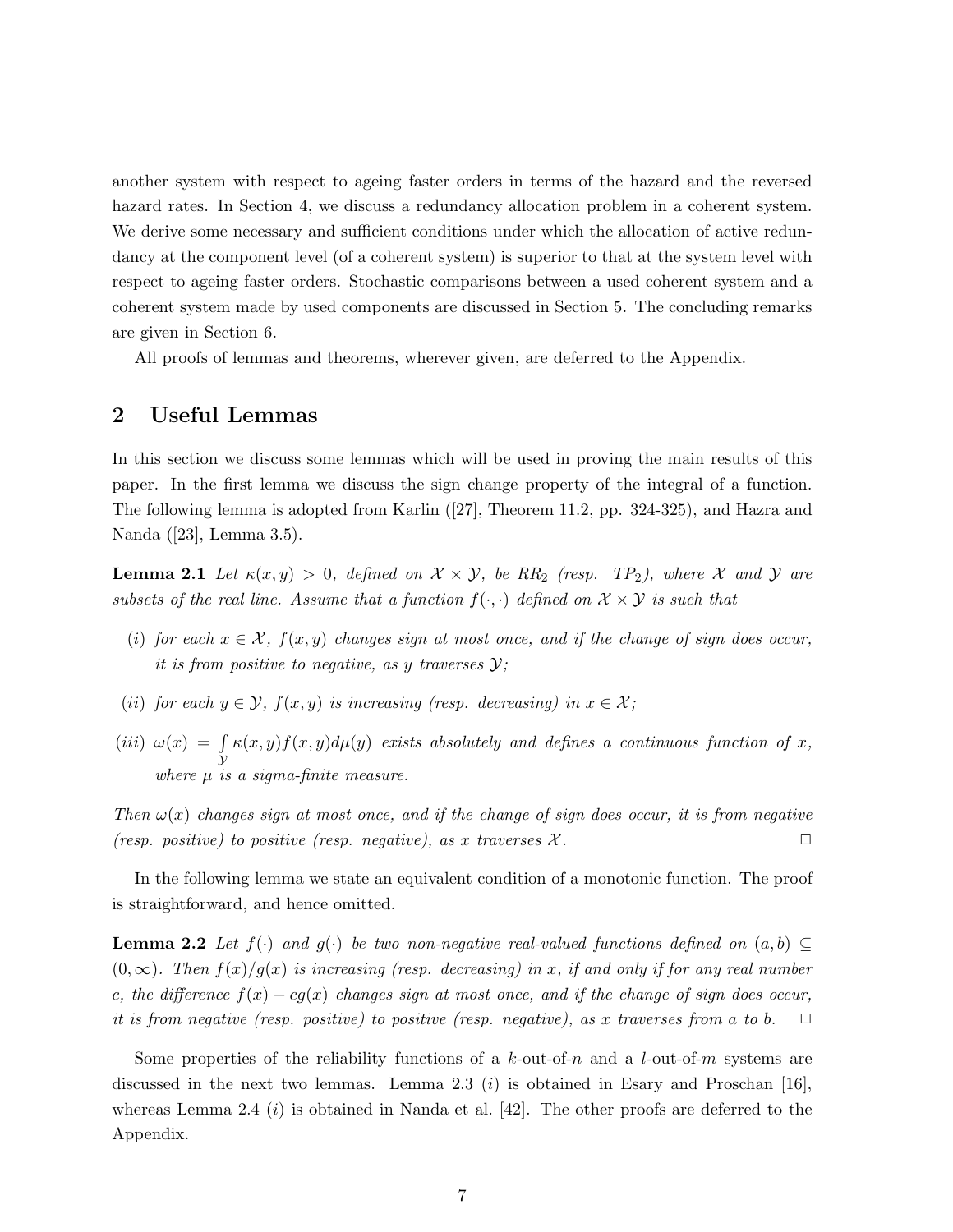**Lemma 2.3** Let  $h_{k|n}(\cdot)$  and  $h_{l|m}(\cdot)$  be the reliability functions of the k-out-of-n and the l-outof-m systems with i.i.d. components, respectively, where  $1 \leq k \leq n$  and  $1 \leq l \leq m$ . Further, let  $H_{k|n}(p) = ph'_{k|n}(p)/h_{k|n}(p)$  and  $H_{l|m}(p) = ph'_{l|m}(p)/h_{l|m}(p)$  for all  $p \in (0,1)$ . Then the following results hold.

- (i)  $H_{k|n}(p)$  is decreasing in  $p \in (0,1)$ ;
- (ii)  $H_{k|n}(p)/H_{l|m}(p)$  is decreasing in  $p \in (0,1)$ , for all  $k \leq l$  and  $m-l \leq n-k$ ;
- (iii)  $(1-p)H'_{k|n}(p)/H_{k|n}(p)$  is decreasing in  $p \in (0,1)$ .

**Lemma 2.4** Let  $h_{k|n}(\cdot)$  and  $h_{l|m}(\cdot)$  be the reliability functions of the k-out-of-n and the l-outof-m systems with i.i.d. components, respectively, where  $1 \leq k \leq n$  and  $1 \leq l \leq m$ . Further, let  $R_{k|n}(p) = (1-p)h'_{k|n}(p)/(1-h_{k|n}(p))$  and  $R_{l|m}(p) = (1-p)h'_{l|m}(p)/(1-h_{l|m}(p))$  for all  $p \in (0, 1)$ . Then the following results hold.

- (i)  $R_{k|n}(p)$  is increasing in  $p \in (0,1)$ ;
- (ii)  $R_{k|n}(p)/R_{l|m}(p)$  is increasing in  $p \in (0,1)$ , for all  $l \leq k$  and  $n-k \leq m-l$ ;
- (iii)  $pR'_{k|n}(p)/R_{k|n}(p)$  is decreasing in  $p \in (0,1)$ .

### 3 Stochastic comparisons of two coherent systems

In this section we compare two coherent systems with respect to ageing faster orders in terms of the failure and the reversed failure rates. We show that the proposed results hold for the  $k$ -out-of-n and the *l*-out-of-m systems with i.i.d. components.

Let  $\tau_1(X)$  and  $\tau_2(Y)$  (resp.  $\tau_{k|n}(X)$  and  $\tau_{l|m}(Y)$ ) be the lifetimes of two coherent systems (resp.  $k$ -out-of-n and  $l$ -out-of-m systems) formed by two different sets of d.i.d. components with the lifetime vectors  $\mathbf{X} = (X_1, X_2, \ldots, X_n)$  and  $\mathbf{Y} = (Y_1, Y_2, \ldots, Y_m)$ , respectively. For the sake of simplicity of notation, let us assume that all  $X_i$ 's are identically distributed with a non-negative random variable X, and all  $Y_j$ 's are identically distributed with a non-negaive random variable Y. Further, let  $h_1(\cdot)$  and  $h_2(\cdot)$  be the domination functions of  $\tau_1(\boldsymbol{X})$  and  $\tau_2(Y)$ , respectively. In what follows, we use the following notation. For  $p \in (0,1)$ ,

$$
H_i(p) = \frac{ph_i'(p)}{h_i(p)}, \quad i = 1, 2,
$$

and

$$
R_i(p) = \frac{(1-p)h'_i(p)}{1 - h_i(p)}, \quad i = 1, 2.
$$

In the following theorem we show that under a set of sufficient conditions  $\tau_1(X)$  is ageing faster than  $\tau_2(Y)$  in terms of the failure rate.

**Theorem 3.1** Suppose that the following conditions hold.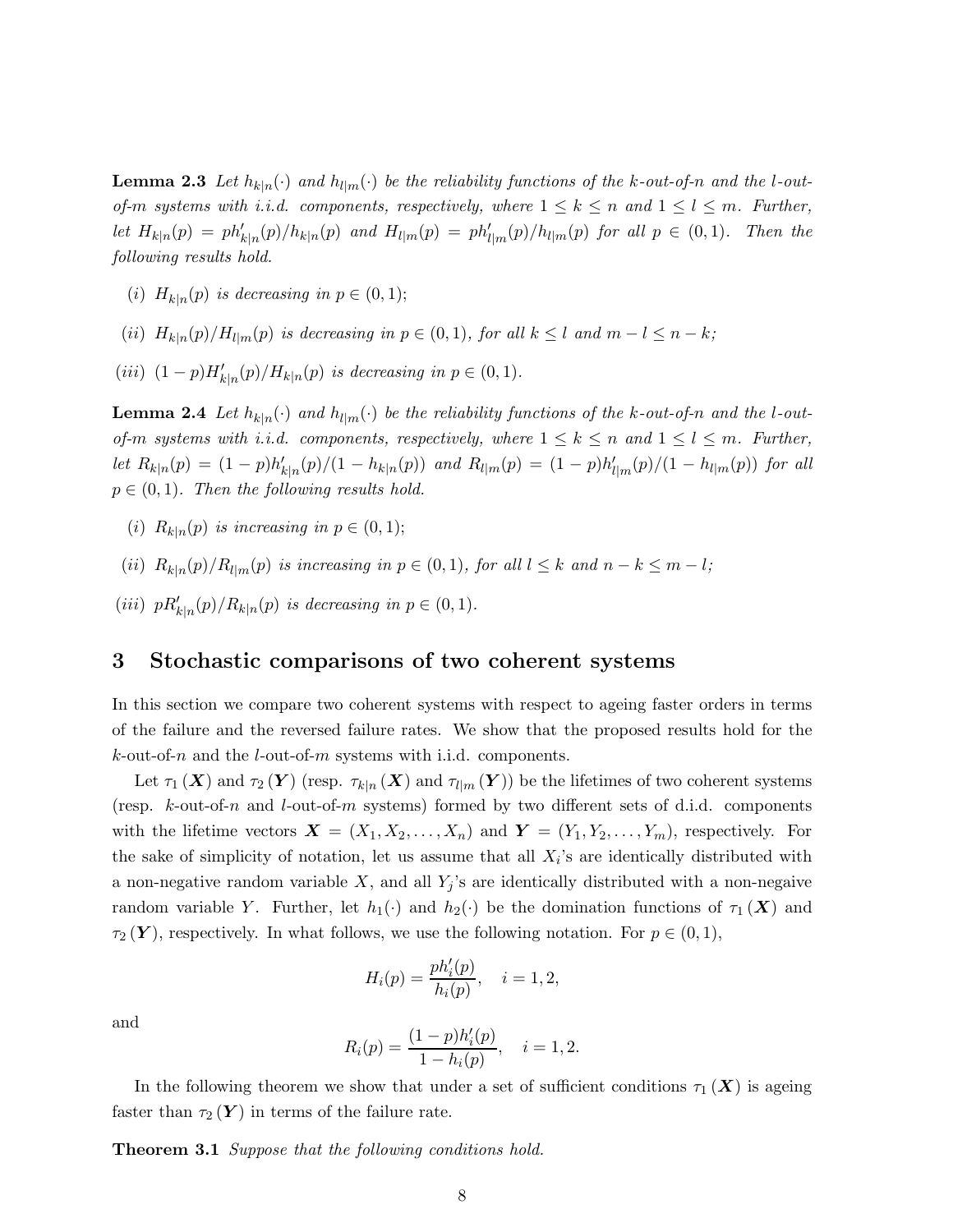(i)  $H_1(p)$  and  $H_1(p)/H_2(p)$  are decreasing in  $p \in (0,1)$ ;

(ii) 
$$
(1-p)H'_1(p)/H_1(p)
$$
 or  $(1-p)H'_2(p)/H_2(p)$  is decreasing in  $p \in (0,1)$ ;

(iii)  $X \underset{c}{\prec} Y$  and  $Y \leq_{rh} X$ .

Then  $\tau_1(X) \underset{c}{\prec}$  $\tau_2(Y)$ .

The following corollary follows from Theorem 3.1 and Lemma 2.3. It is worthwile to mention here that Theorem 3.1 (a) of Misra and Francis [37] is the particular case of this corollary  $(k = l)$ and  $m = n$ ).

**Corollary 3.1** Suppose that the  $X_i$ 's are i.i.d., and that the  $Y_j$ 's are i.i.d. If  $X \underset{c}{\prec} Y$  and  $Y \leq_{rh} X$ , then  $\tau_{k|n}(\boldsymbol{X}) \preceq \tau_{l|m}(\boldsymbol{Y})$  for  $k \leq l$  and  $m-l \leq n-k$ .

Remark 3.1 Let the assumption of Corollary 3.1 hold. Then from Corollary 3.1 we have

(i)  $\tau_{k|n}(\boldsymbol{X}) \underset{c}{\prec} \tau_{l|n}(\boldsymbol{Y})$  for  $k \leq l$ ; (ii)  $\tau_{k|n}(\boldsymbol{X}) \preceq \tau_{k|m}(\boldsymbol{Y})$  for  $m \leq n$ ;

$$
(iii) \ \tau_{l-r|m-r}(\boldsymbol{X}) \underset{c}{\prec} \tau_{l|m}(\boldsymbol{Y}) \ \text{for} \ r \leq l. \qquad \qquad \Box
$$

One natural question may arise, which is whether the result stated in Theorem 3.1 holds without the condition  $Y \leq_{rh} X$ . Below we cite a counterexample which shows that this condition could not be relaxed.

**Counterexample 3.1** Consider two coherent systems  $\tau_1(X) = \max\{X_1, X_2, X_3\}$  and  $\tau_2(Y) =$  $\max\{Y_1, Y_2, Y_3\}$ , where  $X_i$ 's are i.i.d. with the reliability function given by  $\bar{F}_X(x) = \exp\{-2x^3\}$ ,  $x > 0$ , and  $Y_i$ 's are i.i.d. with the reliability function given by  $\bar{F}_Y(x) = \exp\{-0.1x^2\}$ ,  $x > 0$ . Then it could easily be verified that  $X \underset{c}{\prec} Y$  but  $Y \nleq_{rh} X$  (In fact  $Y \nleq_{st} X$ ). Now, by writing  $k(x) = r_{\tau_1}(\bm{X})^{(\bm{x})/r_{\tau_2}(\bm{Y})^{(\bm{x})}, \textit{ we have}}$ 

$$
k(x) = 30xe^{-(2x^3 - 0.1x^2)} \left[ \frac{1 - \left(1 - e^{-0.1x^2}\right)^3}{1 - \left(1 - e^{-2x^3}\right)^3} \right] \left[ \frac{\left(1 - e^{-2x^3}\right)^2}{\left(1 - e^{-0.1x^2}\right)^2} \right], \quad x > 0,
$$

which is non-monotone over  $x > 0$ , and hence  $\tau_1(X) \nless \tau_2(Y)$ .

In the following proposition we give a necessary and sufficient condition for the case when the lifetimes of the components of both coherent systems are identically distributed. The proof follows in the same line as in Theorem 3.1, and hence omitted.

**Proposition 3.1** Let  $X_i$ 's be identically distributed. Then  $\tau_1(X) \underset{c}{\prec}$  (resp.  $\underset{c}{\succ}$ )  $\tau_2(X)$  if and only if

$$
H_1(p)/H_2(p)
$$
 is decreasing (resp. increasing) in  $p \in (0,1)$ .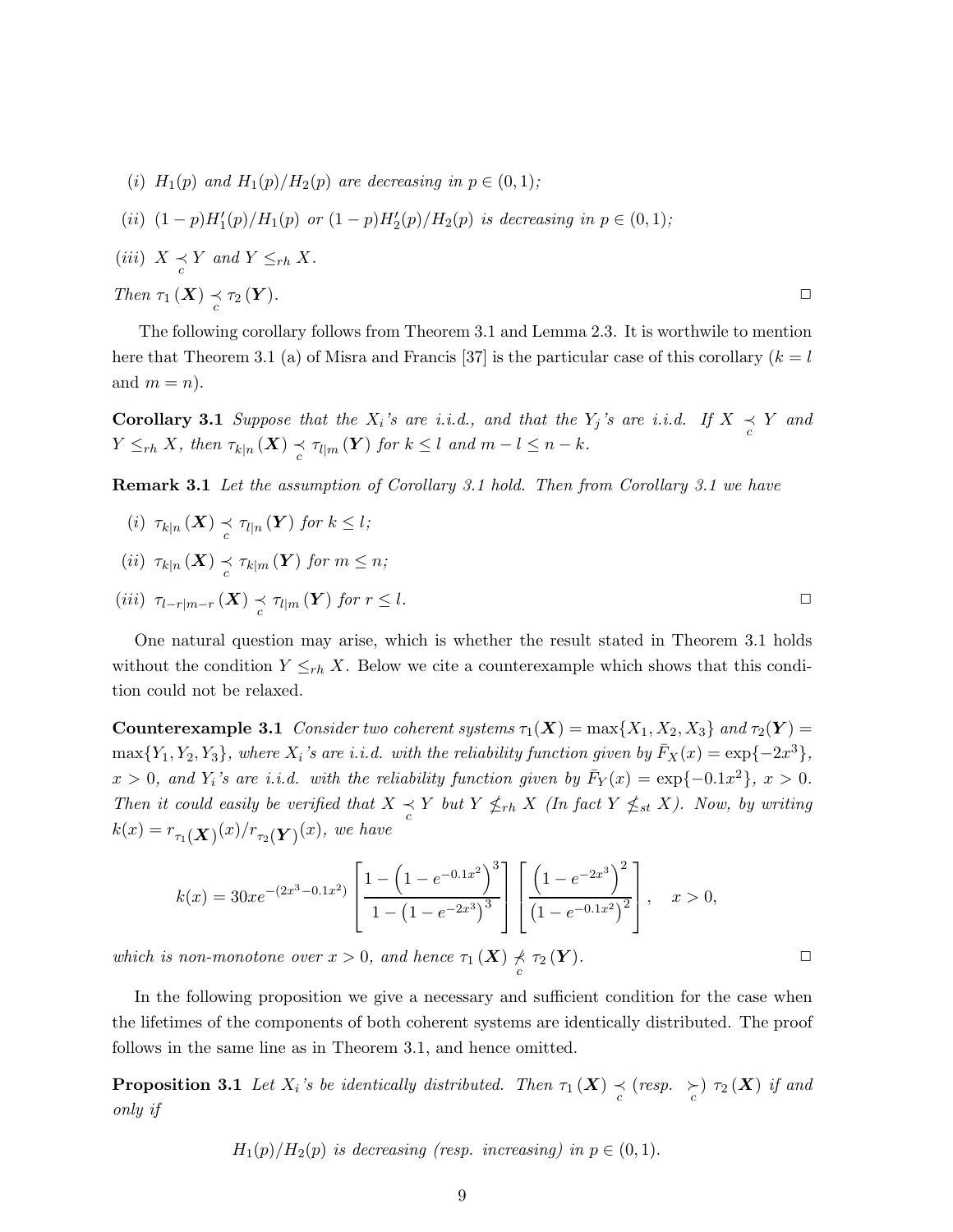The following corollary, which is obtained in Theorem 2.1 of Misra and Francis [37], follows from Proposition 3.1 and Lemma 2.3.

**Corollary 3.2** Suppose that the  $X_i$ 's are i.i.d. Then  $\tau_{k|n}(\boldsymbol{X}) \preceq \tau_{l|m}(\boldsymbol{X})$  for  $k \leq l$  and  $m-l \leq$  $n - k$ .

Remark 3.2 Let the assumption of Corollary 3.2 hold. Then from Corollary 3.2 we have

- (i)  $\tau_{k|n}(\boldsymbol{X}) \underset{c}{\prec} \tau_{l|n}(\boldsymbol{X})$  for  $k \leq l$ ;
- (ii)  $\tau_{k|n}(\boldsymbol{X}) \preceq \tau_{k|m}(\boldsymbol{X})$  for  $m \leq n$ ;
- (iii)  $\tau_{l-r|m-r}(\boldsymbol{X}) \preceq \tau_{l|m}(\boldsymbol{X})$  for  $r \leq l$ .

The following corollary given in Ding and Zhang [15] follows from Proposition 3.1. It shows that a series system ages faster (in terms of the hazard rate) as its number of components increases whereas the reverse scenario is observed for the parallel system.

**Corollary 3.3** Suppose that the  $X_i$ 's are d.i.d.components with the common Archimedean copula generated by  $\phi(\cdot)$ . If  $x \ln'[-\phi'(x)/(1-\phi(x))]$  is decreasing in  $x > 0$ , then

(i) 
$$
\tau_{1|n}(X) \underset{c}{\prec} \tau_{1|m}(X)
$$
 for  $m \leq n$ ;  
\n(ii)  $\tau_{n|n}(X) \underset{c}{\prec} \tau_{m|m}(X)$  for  $n \leq m$ .

Below we give an example that illustrates the result given in Proposition 3.1.

**Example 3.1** Consider two coherent systems  $\tau_1(X) = \min\{X_1, \max\{X_2, X_3\}\}\$  and  $\tau_2(X) =$  $min{X_1, X_2, X_3}$  which are formed by three identical components with lifetimes  $X_1, X_2$  and  $X_3$ . Further, let the joint distribution function of  $(X_1, X_2, X_3)$  be described by the FGM copula

$$
K(p_1, p_2, p_3) = p_1 p_2 p_3 (1 + \theta (1 - p_1)(1 - p_2)(1 - p_3)),
$$

where  $p_i \in (0,1)$ ,  $i = 1,2,3$ , and  $\theta \in [-1,1]$ . Then the domination functions of  $\tau_1(\mathbf{X})$  and  $\tau_2(X)$  are, respectively, given by

$$
h_1(p) = 2p^2 - p^3 - \theta p^3 (1 - p)^3, \quad 0 < p < 1
$$

and

$$
h_2(p) = p^3 + \theta p^3 (1 - p)^3, \quad 0 < p < 1.
$$

These give

$$
H_1(p) = \frac{ph'_1(p)}{h_1(p)} = \frac{4p^2 - 3(1+\theta)p^3 + 12\theta p^4 - 15\theta p^5 + 6\theta p^6}{2p^2 - (1+\theta)p^3 + 3\theta p^4 - 3\theta p^5 + \theta p^6}, \quad 0 < p < 1
$$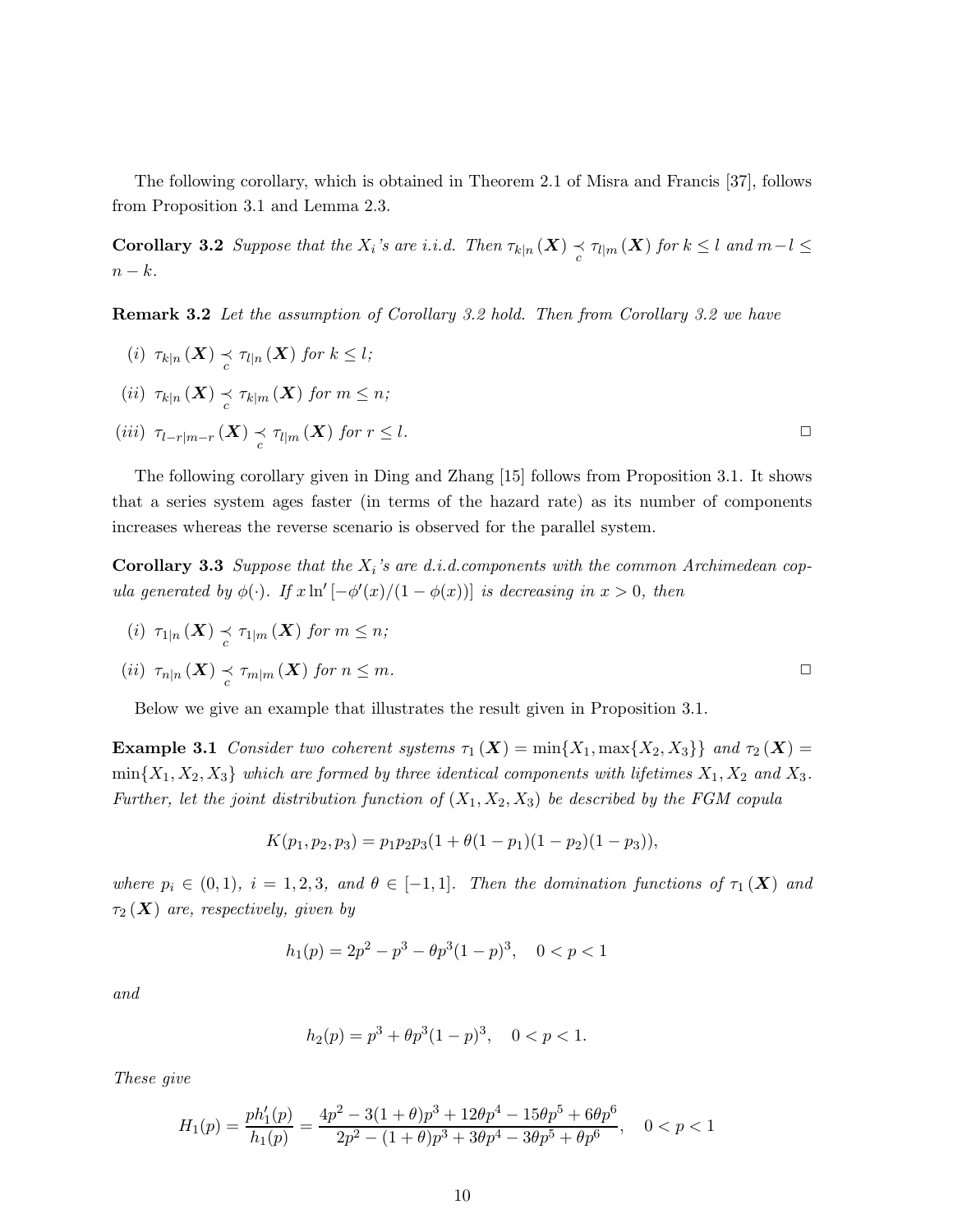and

$$
H_2(p) = \frac{ph'_2(p)}{h_2(p)} = \frac{3(1+\theta)p^3 - 6\theta p^6 - 12\theta p^4 + 15\theta p^5}{(1+\theta)p^3 - \theta p^6 - 3\theta p^4 + 3\theta p^5}, \quad 0 < p < 1.
$$

Writing  $s_{\theta}(p) = H_1(p)/H_2(p)$ , we have

$$
s_{\theta}(p) = \frac{(4p^2 - 3(1+\theta)p^3 + 12\theta p^4 - 15\theta p^5 + 6\theta p^6)((1+\theta)p^3 - \theta p^6 - 3\theta p^4 + 3\theta p^5)}{(2p^2 - (1+\theta)p^3 + 3\theta p^4 - 3\theta p^5 + \theta p^6)(3(1+\theta)p^3 - 6\theta p^6 - 12\theta p^4 + 15\theta p^5)}, \quad 0 < p < 1.
$$

Now, consider the following two cases.

Case-I: Let  $\theta = -0.9, -0.8, \ldots, 0.4, 0.5$ . Then it can be verified that  $s_{\theta}(p) = H_1(p)/H_2(p)$  is decreasing in  $p \in (0,1)$ , and hence  $\tau_1(\boldsymbol{X}) \preceq \tau_2(\boldsymbol{X})$  follows from Proposition 3.1. Case-II: Let  $\theta = .75, .80, \ldots, .95, 1$ . Then it can be checked that  $s_{\theta}(p) = H_1(p)/H_2(p)$  is nonmonotone over  $p \in (0,1)$ . Hence, by Proposition 3.1, we get that neither  $\tau_1(X) \underset{c}{\prec} \tau_2(X)$  nor  $\tau_1(X) \succcurlyeq \tau_2(X)$  holds.

In the following theorem we compare  $\tau_1(X)$  and  $\tau_2(Y)$  with respect to the ageing faster order in the reversed hazard rate.

Theorem 3.2 Suppose that the following conditions hold.

- (i)  $R_1(p)$  and  $R_1(p)/R_2(p)$  are increasing in  $p \in (0,1)$ ;
- (*ii*)  $pR'_1(p)/R_1(p)$  or  $pR'_2(p)/R_2(p)$  is decreasing in  $p \in (0,1)$ ;

(iii) 
$$
X \underset{b}{\prec} Y
$$
 and  $X \leq_{hr} Y$ .  
\nThen  $\tau_1(X) \underset{b}{\prec} \tau_2(Y)$ .

The following corollary immediately follows from Theorem 3.2 and Lemma 2.4. Note that Theorem 3.1(b) of Misra and Francis [37] is a particular case of this corollary  $(k = l \text{ and } m = n)$ .

**Corollary 3.4** Suppose that the  $X_i$ 's are i.i.d., and that the  $Y_j$ 's are i.i.d. If  $X \underset{b}{\prec} Y$  and  $X \leq_{hr} Y$ , then  $\tau_{k|n}(\boldsymbol{X}) \preccurlyeq \tau_{l|m}(\boldsymbol{Y})$  for  $l \leq k$  and  $n-k \leq m-l$ .

**Remark 3.3** Let the assumption of Corollary 3.4 hold. Then from Corollary 3.4 we have

$$
(i) \ \tau_{k|n}(\mathbf{X}) \preceq \tau_{l|n}(\mathbf{Y}) \text{ for } l \leq k;
$$
\n
$$
(ii) \ \tau_{k|n}(\mathbf{X}) \preceq \tau_{k|m}(\mathbf{Y}) \text{ for } n \leq m;
$$
\n
$$
(iii) \ \tau_{k|n}(\mathbf{X}) \preceq \tau_{k-r|n-r}(\mathbf{Y}) \text{ for } r \leq k.
$$

The following counterexample shows that the result given in Theorem 3.2 may not hold without the condition  $X \leq_{hr} Y$ .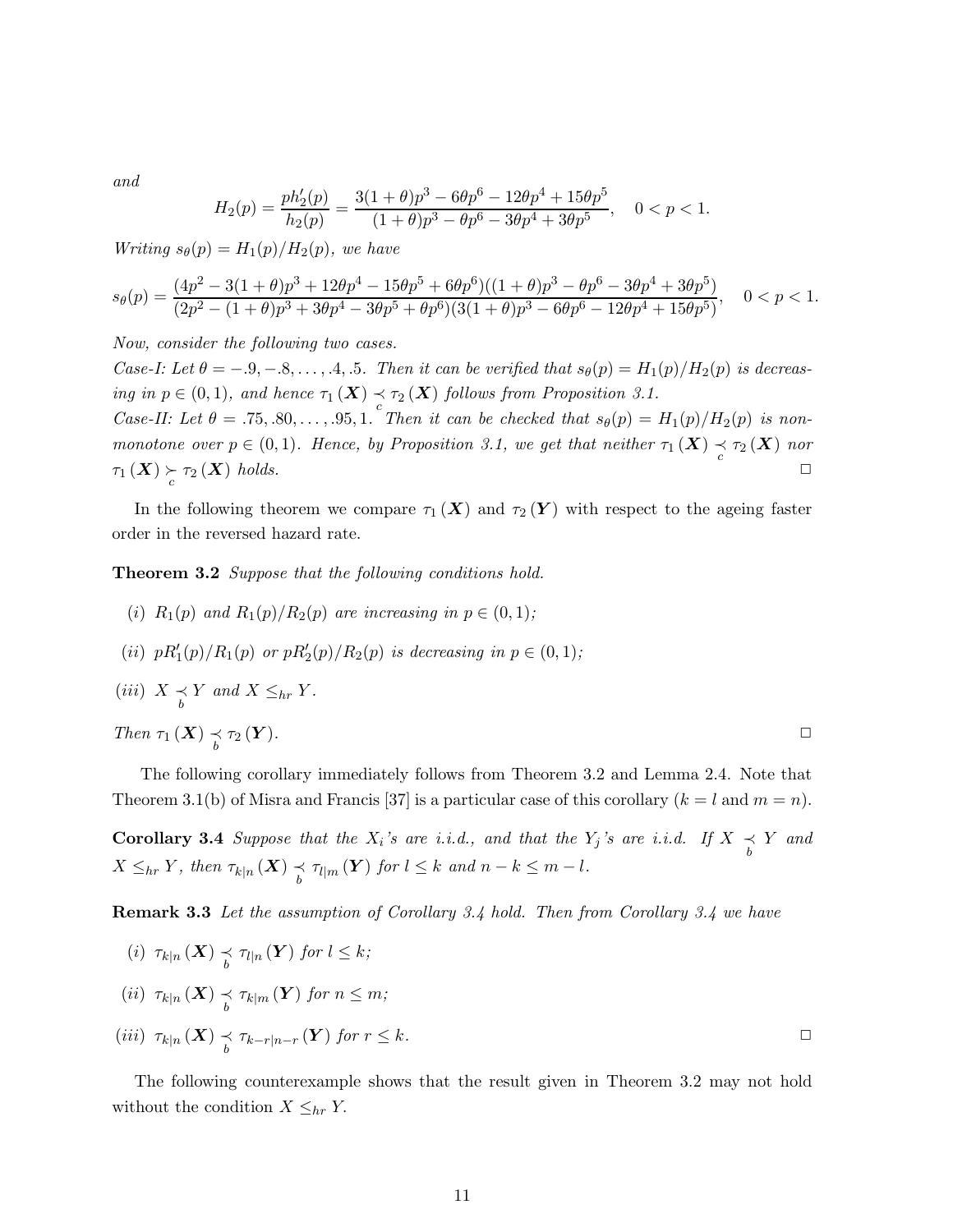Counterexample 3.2 Consider the coherent systems  $\tau_1(X) = \min\{X_1, X_2\}$  and  $\tau_2(Y) =$  $\min\{Y_1,Y_2\}$ , where  $X_i$ 's are i.i.d. with the cumulative distribution function given by  $F_X(x) =$  $\exp\{-(2.1/x)^7\}$ ,  $x > 0$ , and  $Y_i$ 's are i.i.d. with the cumulative distribution function given by  $F_Y(x) = \exp\{- (2/x)^3\}, x > 0$ . Then it is easy to verify that  $X \underset{b}{\prec} Y$  but  $X \nleq_{hr} Y$  (In fact  $X \nleq_{st} Y$ ). Now, by writing  $l(x) = \tilde{r}_{\tau_2}(\boldsymbol{Y})(x)/\tilde{r}_{\tau_1}(\boldsymbol{X})(x)$ , we have

$$
l(x) = \left[ \frac{24x^4 e^{-(2/x)^3} \left(1 - e^{-(2/x)^3}\right)}{7 \times 2.1^7 e^{-(2.1/x)^7} \left(1 - e^{-(2.1/x)^7}\right)} \right] \left[ \frac{1 - \left(1 - e^{-(2.1/x)^7}\right)^2}{1 - \left(1 - e^{-(2/x)^3}\right)^2} \right], \quad x > 0,
$$

which is non-monotone over  $x > 0$ , and hence  $\tau_{2|2}(\boldsymbol{X}) \not\prec$  $\frac{\mathcal{L}}{b}$   $\tau_{2|2}(\boldsymbol{Y}).$ 

In the following proposition we discuss an analog of Proposition 3.1 for the ageing faster order in the reversed hazard rate.

**Proposition 3.2** Let  $X_i$ 's be identically distributed. Then  $\tau_1(X) \underset{b}{\prec}$  (resp.  $\underset{b}{\succ}$ )  $\tau_2(X)$  if and only if

 $R_1(p)/R_2(p)$  is increasing (resp. decreasing) in  $p \in (0,1)$ .

The following corollary given in Theorem 2.2 of Misra and Francis [37] follows from Proposition 3.2 and Lemma 2.4.

**Corollary 3.5** Suppose that the  $X_i$ 's are i.i.d. Then  $\tau_{k|n}(\boldsymbol{X}) \preceq \tau_{l|m}(\boldsymbol{X})$  for  $l \leq k$  and  $n-k \leq$  $m - l$ .

Remark 3.4 Let the assumption of Corollary 3.5 hold. Then from Corollary 3.5 we have

(i)  $\tau_{k|n}(\boldsymbol{X}) \underset{b}{\prec} \tau_{l|n}(\boldsymbol{X})$  for  $l \leq k$ ; (*ii*)  $\tau_{k|n}(\boldsymbol{X}) \preceq \tau_{k|m}(\boldsymbol{X})$  for  $n \leq m$ ; (iii)  $\tau_{k|n}(\boldsymbol{X}) \underset{b}{\prec} \tau_{k-r|n-r}(\boldsymbol{X})$  for  $r \leq k$ .

The following corollary obtained in Ding and Zhang [15] immediately follows from Proposition 3.2. It shows that a series system ages faster (in terms of the reversed hazard rate) as its number of components decreases whereas the reverse scenario is observed for the parallel system.

**Corollary 3.6** Suppose that the  $X_i$ 's are d.i.d. components with the common Archimedean copula generated by  $\phi(\cdot)$ . If  $x \ln'[-\phi'(x)/\phi(x)]$  is decreasing (resp. increasing) in  $x > 0$ , then

$$
(i) \ \tau_{1|n}(\mathbf{X}) \underset{b}{\succ} (resp. \underset{b}{\prec}) \ \tau_{1|m}(\mathbf{X}) \ \text{for} \ m \leq n;
$$
\n
$$
(ii) \ \tau_{n|n}(\mathbf{X}) \underset{b}{\succ} (resp. \underset{b}{\prec}) \ \tau_{m|m}(\mathbf{X}) \ \text{for} \ n \leq m.
$$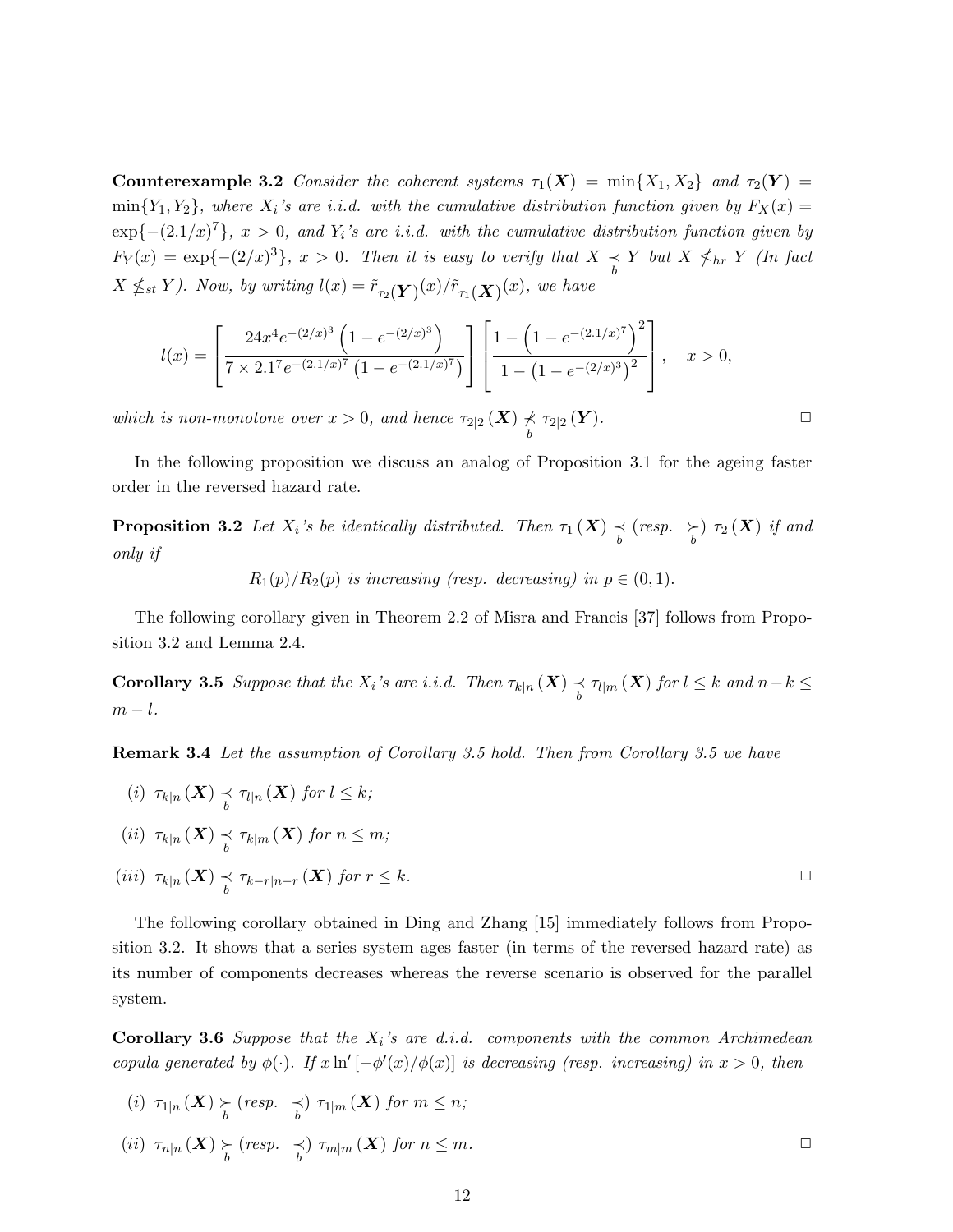The result stated in Proposition 3.2 is revealed through the following example.

Example 3.2 Consider two coherent systems which are discussed in Example 3.1. Then

$$
R_1(p) = \frac{(1-p)h'_1(p)}{1-h_1(p)} = \frac{4p - (7+3\theta)p^2 + 3(1+5\theta)p^3 - 27\theta p^4 + 21\theta p^5 - 6\theta p^6}{1-2p^2 + (1+\theta)p^3 - 3\theta p^4 + 3\theta p^5 - \theta p^6}, \quad 0 < p < 1
$$

and

$$
R_2(p) = \frac{(1-p)h'_2(p)}{1-h_2(p)} = \frac{3(1+\theta)p^2 - 3(1+5\theta)p^3 + 27\theta p^4 - 21\theta p^5 + 6\theta p^6}{1-(1+\theta)p^3 + \theta p^6 + 3\theta p^4 - 3\theta p^5}, \quad 0 < p < 1.
$$

Writing  $v_{\theta}(p) = R_2(p)/R_1(p)$ , we have

$$
v_{\theta}(p) = \frac{3(1+\theta)p^2 - 3(1+5\theta)p^3 + 27\theta p^4 - 21\theta p^5 + 6\theta p^6}{1 - (1+\theta)p^3 + \theta p^6 + 3\theta p^4 - 3\theta p^5}
$$
  

$$
\times \frac{1 - 2p^2 + (1+\theta)p^3 - 3\theta p^4 + 3\theta p^5 - \theta p^6}{4p - (7+3\theta)p^2 + 3(1+5\theta)p^3 - 27\theta p^4 + 21\theta p^5 - 6\theta p^6}, \quad 0 < p < 1.
$$

For  $\theta = -1, -8, \ldots, 8, 1$ , it can be verified that  $v_{\theta}(p)$  is increasing in  $p \in (0, 1)$ . Hence  $\tau_1(X) \underset{b}{\succ} \tau_2(X)$  follows from Proposition 3.2.

## 4 Stochastic comparisons of coherent systems with active redundancy at the component level versus the system level

Let  $\mathbf{X} = (X_1, X_2, \dots, X_n)$  be a vector of random variables representing the lifetimes of n d.i.d. components. Further, let  ${Y_1, Y_2, \ldots, Y_m}$  be a set of m vectors representing the lifetimes of mn spares (or redundant components), where  $Y_i = (Y_{i1}, Y_{i2}, \ldots, Y_{in})$  is a vector of n d.i.d. random variables, for  $i = 1, 2, ..., m$ . Assume that all  $X_j$ 's and  $Y_{ij}$ 's are identically distributed with a non-negaive random variable X. We write  $T_C = \tau (X \vee Y_1 \vee Y_2 \vee \cdots \vee Y_m)$  to denote the lifetime of a coherent system with active redundancies at the component level, where the symbol  $X \vee Y_1 \vee Y_2 \vee \cdots \vee Y_m$  stands for a *n*-tuple vector  $Z = (Z_1, Z_2, \ldots, Z_n)$  such that  $Z_j$  represents the lifetime of a parallel system formed by  $(m + 1)$  independent components  $\{X_j,Y_{1j},\ldots,Y_{mj}\},\text{ for } j=1,2,\ldots,n.$  Further, we write  $T_S=\tau(\boldsymbol{X})\vee\tau(\boldsymbol{Y}_1)\vee\tau(\boldsymbol{Y}_2)\vee\cdots\vee\tau(\boldsymbol{Y}_N)$  $\tau(\mathbf{Y}_m)$  to denote the lifetime of a coherent system with active redundancies at the system level, where the symbol  $\vee$  stands for maximum. Furthermore, it is assumed that  $\tau(X)$  and  $\tau(Y_i)$ 's are independent, and they have the same domination function as  $\tau(\mathbf{Z})$  has. We denote this domination function by  $h(\cdot)$ . In what follows, we use the notation  $R(p) = (1-p)h'(p)/(1-h(p)),$  $p \in (0, 1)$ .

In the following theorem, we provide an equivalent condition to hold that the allocation of redundancy at the component level is better/worse than that at the system level with respect to the ageing faster order in terms of the hazard rate.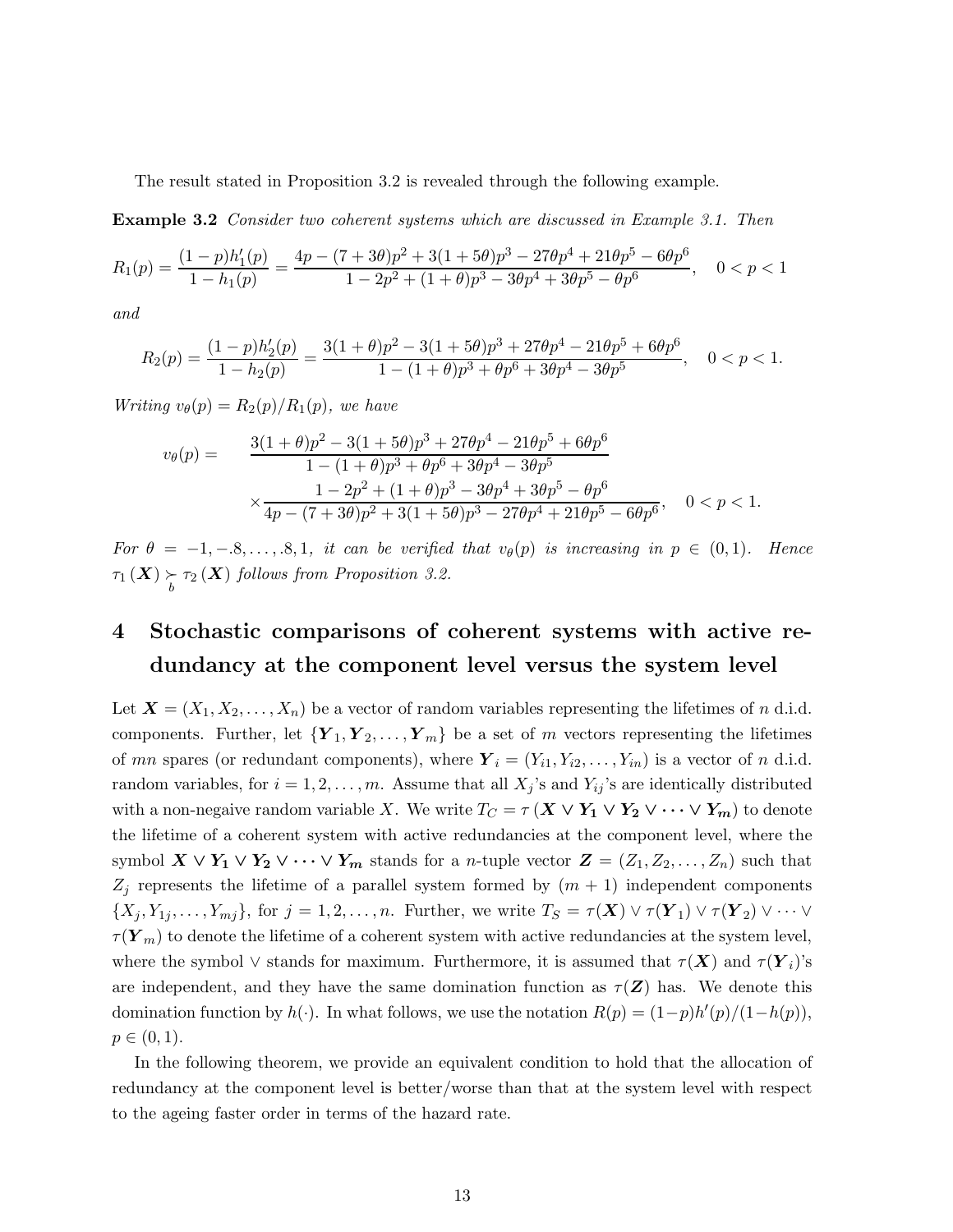**Theorem 4.1** For  $m \in \mathbb{N}$ ,  $T_S \prec_C (resp. \succ_C)$   $T_C$  holds if and only if

$$
\left(\frac{\left(1-h(p)\right)^{m} h'(p)}{1-\left(1-h(p)\right)^{m+1}}\right) \left(\frac{h\left(1-(1-p)^{m+1}\right)}{\left(1-p\right)^{m} h'\left(1-(1-p)^{m+1}\right)}\right) \tag{4.1}
$$

is decreasing (resp. increasing) in  $p \in (0,1)$ .

The following corollary follows from Theorem 4.1.

Corollary 4.1 If all  $X_i$ 's and  $Y_j$ 's are i.i.d., then  $\tau_{n|n}(X) \vee \tau_{n|n}(Y_1) \underset{c}{\succ} \tau_{n|n}(X \vee Y_1)$ .  $\Box$ 

In the next theorem we discuss an analog of Theorem 4.1 under the ageing faster order in the reversed hazard rate.

**Theorem 4.2** For  $m \in \mathbb{N}$ ,  $T_S \underset{b}{\prec} T_C$  holds if and only if

$$
\frac{R(p)}{R(1 - (1 - p)^{m+1})}
$$
 is increasing in  $p \in (0, 1)$ .

Since the condition given in Theorem 4.2 is involved with  $m$ , it is practically not easy to verify. In the following proposition we discuss a sufficient condition that could be useful to show the result.

**Proposition 4.1** If  $pR'(p)/R(p)$  is decreasing and positive for all  $p \in (0,1)$ , then  $T_S \underset{b}{\prec} T_C$ .

The following corollary follows from Proposition 4.1 and Lemma 2.4.

**Corollary 4.2** Suppose that all  $X_i$ 's and  $Y_j$ 's are i.i.d. Then, for  $1 \leq k \leq n$ ,

$$
\tau_{k|n}(X) \vee \tau_{k|n}(Y_1) \vee \cdots \vee \tau_{k|n}(Y_m) \underset{b}{\prec} \tau_{k|n}(X \vee Y_1 \vee \cdots \vee Y_m).
$$

Below we provide an example that illustrates the result given in Proposition 4.1.

**Example 4.1** Let  $m = 1$ . Consider a coherent system  $\tau(X) = \min\{X_1, X_2, \ldots, X_n\}$  formed by n identical components with the lifetime vector  $\mathbf{X} = (X_1, X_2, \ldots, X_n)$ . Further, let  $\{X_1, X_2, \ldots, X_n\}$ have the Gumbel-Hougard copula given by

$$
K(p_1, p_2, \ldots, p_n) = \exp \left\{-\left(\sum_{i=1}^n (-\ln p_i)^{\theta}\right)^{1/\theta}\right\},\,
$$

where  $p_i \in (0,1)$ ,  $i = 1,2,\ldots,n$ , and  $\theta \in [1,\infty)$ . Then the domination function of  $\tau(X)$  is given by  $h(p) = p^a$ , where  $a = n^{1/\theta} \geq 1$ ). This gives

$$
R(p) = \frac{(1-p)h'(p)}{(1-h(p))} = \frac{a(p^{a-1}-p^a)}{1-p^a}, \quad 0 < p < 1
$$

$$
\frac{pR'(p)}{R(p)}=\frac{a-1-ap+p^a}{1-p-p^a+p^{a+1}},\quad 0
$$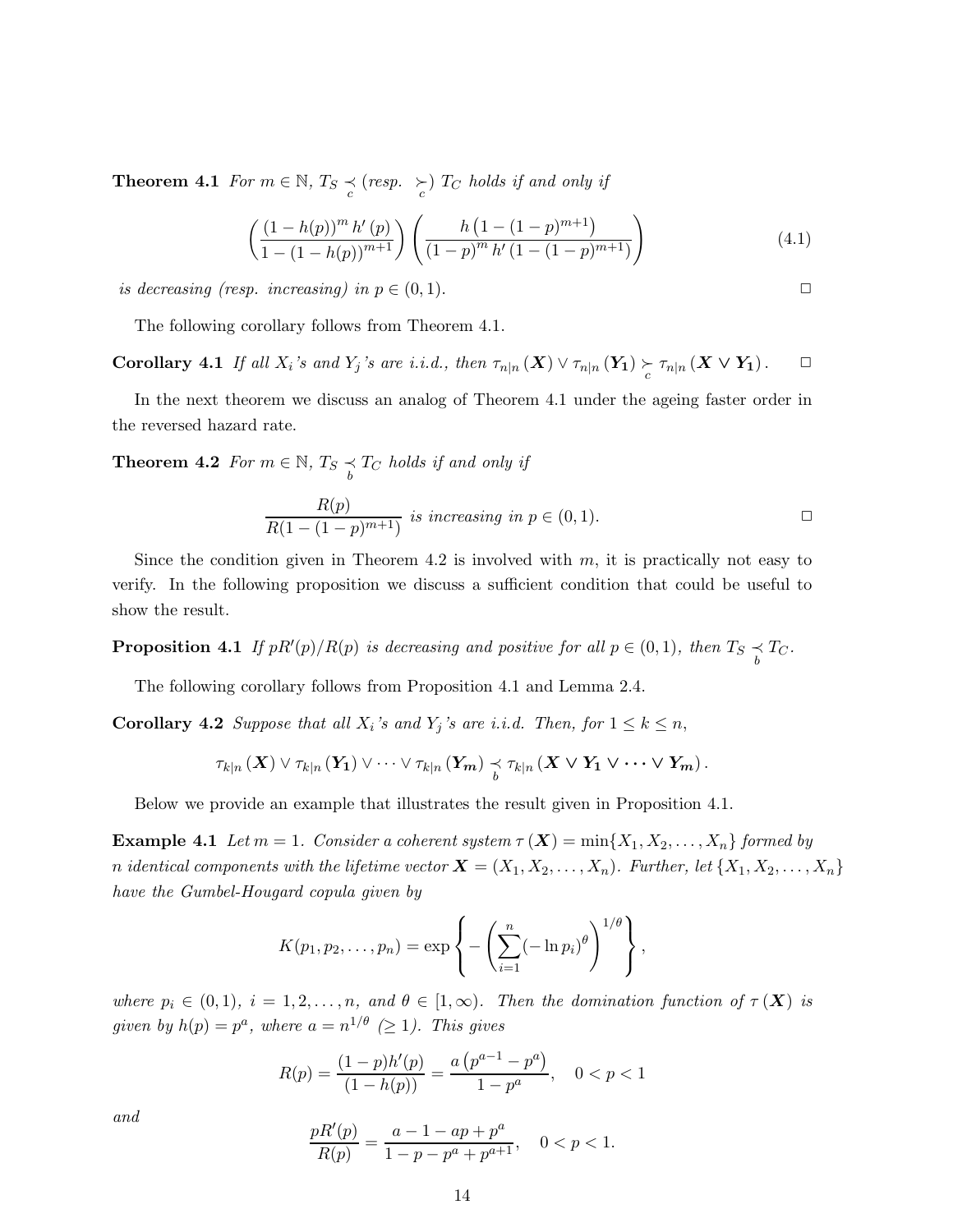Since  $((1-p^a)/(1-p)) \leq a$ , for all  $a \geq 1$  and  $p \in (0,1)$ , we have  $pR'(p)/R(p) \geq 0$ , for all  $p \in (0,1)$ . Further,

$$
\left[\frac{pR'(p)}{R(p)}\right]' = \frac{\gamma_1(p)}{(1 - p - p^a + p^{a+1})^2}, \quad 0 < p < 1,
$$

where

$$
\gamma_1(p) = a^2 p^{a-1} + 2(1 - a^2)p^a + a^2 p^{a+1} - p^{2a} - 1, \quad 0 < p < 1.
$$

Now,

$$
\gamma_1'(p) = p^{a-2}\gamma_2(p), \quad 0 < p < 1,
$$

where

$$
\gamma_2(p) = a^2(a-1) - 2a(a^2 - 1)p + a^2(a+1)p^2 - 2ap^{a+1}, \quad 0 < p < 1.
$$

Differentiating  $\gamma_2(p)$  twice, we get

$$
\gamma_2'(p) = -2a(a^2 - 1) + 2a^2(a+1)p - 2a(a+1)p^a, \quad 0 < p < 1
$$

and

$$
\gamma_2''(p) = 2a^2(a+1)\left(1 - p^{a-1}\right) \ge 0, \quad 0 < p < 1.
$$

Thus, we have  $\gamma_2'(p) \leq \gamma_2'(1) = 0$ , for all  $p \in (0,1)$ , which implies  $\gamma_2(p) \geq \gamma_2(1) = 0$ , for all  $p \in (0,1)$ . Further, this implies  $\gamma'_1(p) \geq 0$ , for all  $p \in (0,1)$ , which gives  $\gamma_1(p) \leq \gamma_1(1) = 0$ , for all  $p \in (0,1)$ . Hence  $pR'(p)/R(p)$  is decreasing in  $p \in (0,1)$ . Thus,  $T_S \underset{b}{\prec} T_C$  follows from Proposition 4.1.

## 5 Stochastic comparisons of a used coherent system and a coherent system of used components

Let  $X$  be a random variable representing the lifetime of a component/system. Then its residual lifetime at a time instant  $t > 0$  is denoted by  $X_t$  and is defined as

$$
X_t = (X - t | X > t).
$$

We call  $X_t$  as a used component/system. Let  $\mathbf{X} = (X_1, X_2, \ldots, X_n)$  be a vector of random variables representing the lifetimes of  $n$  d.i.d. components. Then we write

$$
\mathbf{X}_t = ((X_1)_t, (X_2)_t, \ldots, (X_n)_t), \quad t > 0,
$$

to represent a vector of *n* used components  $\{(X_1)_t, (X_2)_t, \ldots, (X_n)_t\}, t > 0$ . Consequently, we write  $\tau(\mathbf{X}_t)$  to denote the lifetime of a coherent system made by a set of components with the lifetime vector  $\mathbf{X}_t$ . Further, by  $(\tau(\mathbf{X}))_t = (\tau(\mathbf{X}) - t | \tau(\mathbf{X}) > t)$ , we mean the lifetime of a used coherent system formed by a set of components with the lifetime vector  $\boldsymbol{X}$ . For the sake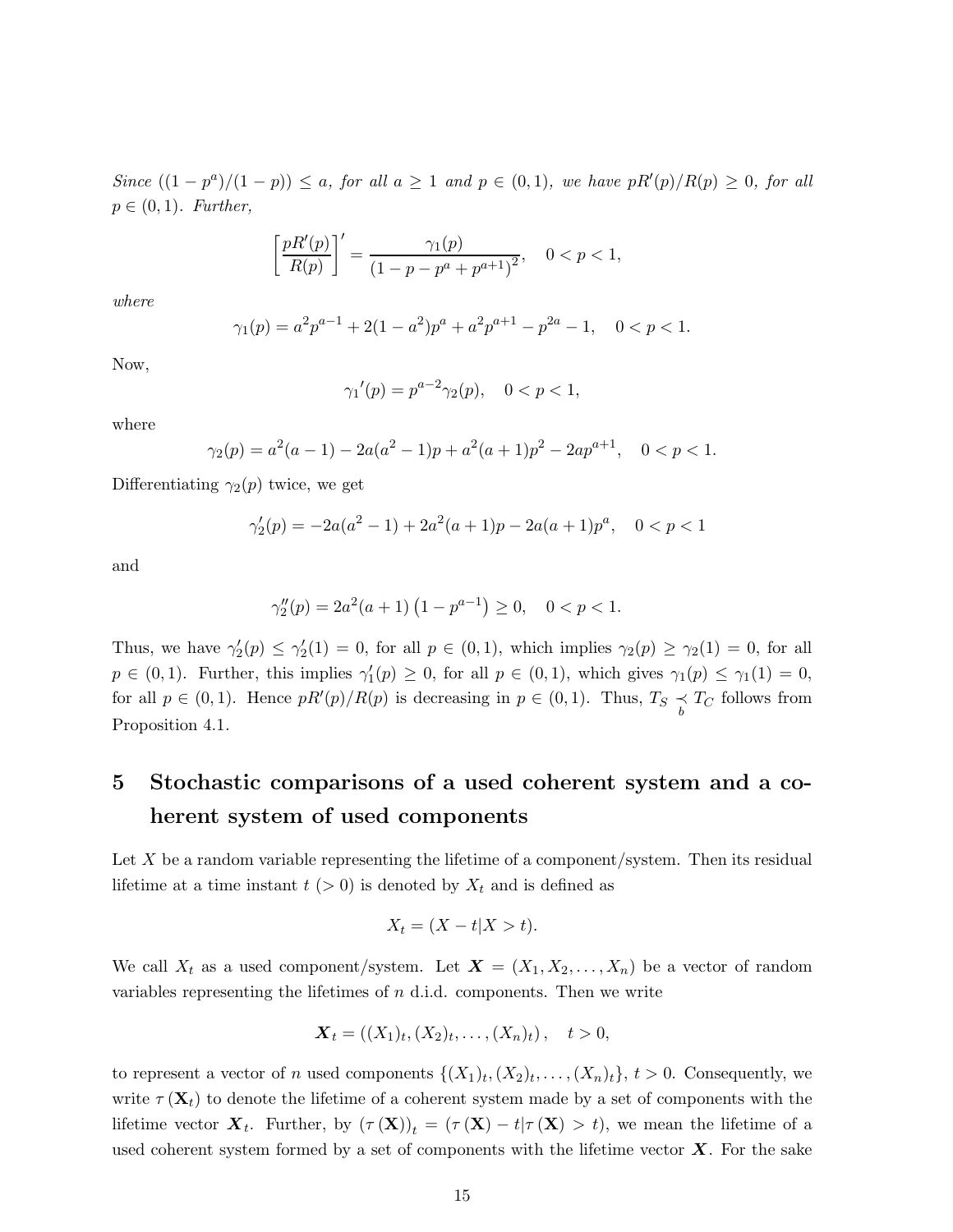of simplicity, we assume that all  $X_i$ 's are identically distributed with a non-negative random variable X. In what follows, we denote the reliability function of  $\tau(\mathbf{X})$  by  $h(\cdot)$ , and we write  $H(p) = ph'(p)/h(p), 0 < p < 1.$ 

In the following theorem we derive the necessary and sufficient condition for a used coherent system to be ageing faster than a coherent system of used components in terms of the hazard rate.

**Theorem 5.1** For any fixed  $t \geq 0$ ,  $\tau(\mathbf{X}_t) \preceq (\tau(\mathbf{X}))_t$  holds if and only if

$$
pH'(p)/H(p) \text{ is decreasing in } p \in (0,1). \tag{5.1}
$$

In the following proposition we discuss the same result as in Theorem 5.1 under a different set of sufficient conditions which is sometimes easy to verify. The proof follows from Theorem 5.1. Hence we omit it.

**Proposition 5.1** For any fixed  $t \geq 0$ ,  $\tau(\boldsymbol{X}_t) \preceq (\tau(\boldsymbol{X}))_t$  holds if

$$
(1-p)H'(p)/H(p)
$$
 is decreasing and negative in  $p \in (0,1)$ .

The following corollary follows from Proposition 5.1 and Lemma 2.3.

**Corollary 5.1** If the  $X_i$ 's are i.i.d., then  $\tau_{k|n}(\boldsymbol{X}_t) \preceq (\tau_{k|n}(\boldsymbol{X}))_t$ , for any fixed  $t \geq 0$ , and  $1 \leq k \leq n$ .

In the following theorem we show a similar result as in Theorem 5.1 for the ageing faster order in the reversed hazard rate.

**Theorem 5.2** For any fixed  $t \geq 0$ ,  $\tau(\boldsymbol{X}_t) \preceq (resp. \succ_{b}) (\tau(\boldsymbol{X}))_t$  holds if and only if, for all  $q \in (0, 1),$ 

$$
\left[\frac{h'(p/q)}{h'(p)}\right] \left[\frac{h(q) - h(p)}{1 - h(p/q)}\right] \text{ is increasing (resp. decreasing) in } p \in (0, q). \tag{5.2}
$$

As a consequence of Theorem 5.2, we have the following corollary.

**Corollary 5.2** If the  $X_i$ 's are i.i.d., then  $\tau_{1|n}(\boldsymbol{X}_t) \preceq (\tau_{1|n}(\boldsymbol{X}))_t$ , for any fixed  $t \geq 0$ .

## 6 Concluding Remarks

In this paper, we study ageing faster orders (in terms of the hazard and the reversed hazard rates) which are useful to compare the relative ageings of two systems. To be more specific, we provide sufficient conditions under which one coherent system is ageing more faster than another one with respect to the hazard and the reversed hazard rates. Further, we consider a problem of allocation of redundancies into a coherent system. We show that, under some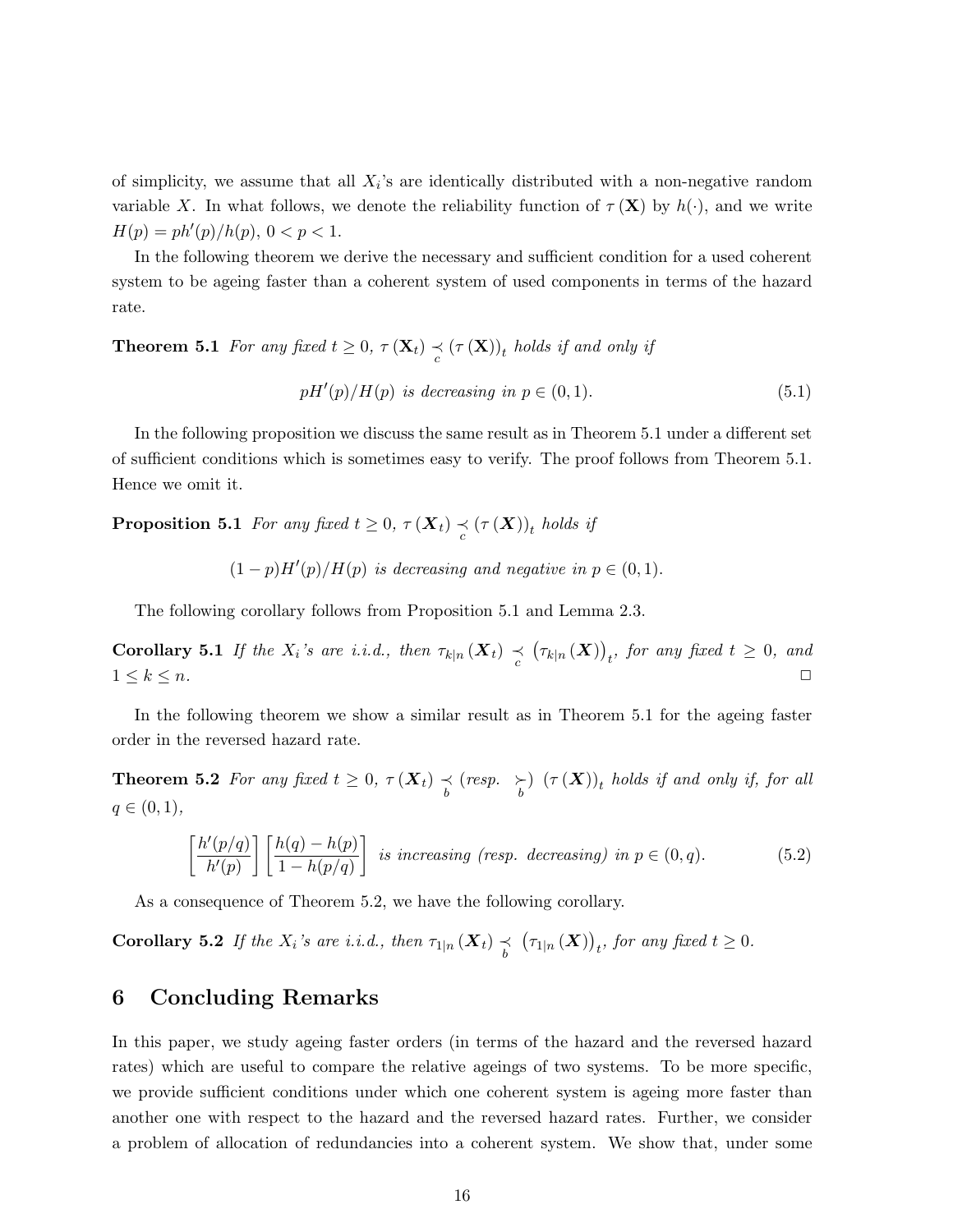necessary and sufficient conditions, the allocation of active redundancy at the component level is superior (inferior) to that at the system level with respect to ageing faster orders, for a coherent system. Furthermore, a used coherent system and a coherent system made out of used components are compared with respect to these ageing faster orders. Apart from these, we also show that most of our developed results hold for the well known  $k$ -out-of-n and the l-out-of-m systems. Nevertheless, we provide a list of examples to illustrate our proposed results. Some counterexamples are also given wherever needed.

Even though a vast literature exists on the study of different stochastic orders, there are a few results developed for the ageing faster orders. Since the ageing faster orders compare the relative ageings of two systems and the ageing is a common phenomenon experienced by each and every system, the study of ageing faster orders should be paid more attention from the researchers across the world. We believe that our study not only enriches the literature on ageing faster orders but also may be useful in some practical scenarios.

Similar to the problems considered in this paper, the study of other stochastic orders (as discussed in the introduction section), which describe the relative ageings of two systems, is under investigation, and will be reported in future.

#### Acknowledgments

The authors are thankful to the Editor-in-Chief, the Associate Editor and the anonymous Reviewers for their valuable constructive comments/suggestions which lead to an improved version of the manuscript. The first author sincerely acknowledges the financial support from the IIT Jodhpur, Karwar-342037, India.

### References

- [1] Amini-Seresht, E., Zhang, Y. and Balakrishnan, N. (2018). Stochastic comparisons of coherent systems under different random environments. Journal of Applied Probability 55, 459-472.
- [2] Arriaza, A., Sordo, M.A. and Suárez-Liorens, A. (2017). Comparing residual lives and inactivity times by transform stochastic orders. IEEE Transactions on Reliability 66, 366- 372.
- [3] Balakrishnan, N. and Zhao, P. (2013). Ordering properties of order statistics from heterogeneous populations: A review with an emphasis on some recent developments. Probability in the Engineering and Informational Sciences 27, 403-443.
- [4] Barlow, R.E. and Proschan, F. (1975). Statistical Theory of Reliability and Life Testing. Holt, Rinehart and Winston, New York.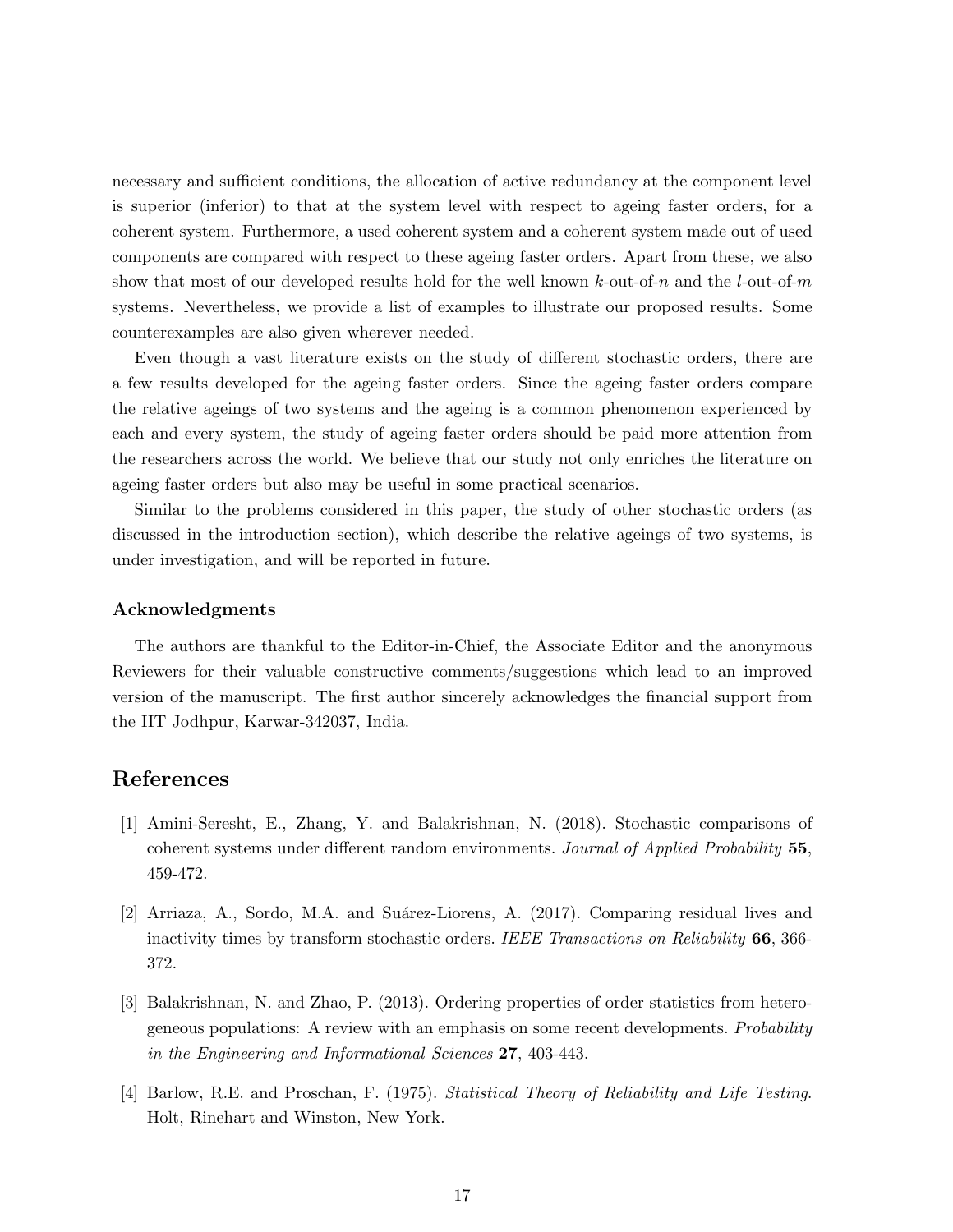- [5] Bartoszewicz, J. (1985). Dispersive ordering and monotone failure rate distributions. Advances in Applied Probability 17, 472-474.
- [6] Boland, P.J. and El-Neweihi, E. (1985). Component redundancy versus system redundancy in the hazard rate ordering. IEEE Transactions on Reliability 44, 614-619.
- [7] Belzunce, F., Franco, M., Ruiz, J.M. and Ruiz, M.C. (2001). On partial orderings between coherent systems with different structures. Probability in the Engineering and Informational Sciences 15, 273-293.
- [8] Belzunce, F., Martínez-Riquelme, C. and Mulero, J. (2016). An Introduction to Stochastic Orders. Academic Press, New York.
- [9] Champlin, R., Mitsuyasu, R., Elashoff, R. and Gale, R.P. (1983). Recent advances in bone marrow transplantation. In: UCLA Symposia on Molecular and Cellular Biology, ed. R.P. Gale, New York 7, 141-158.
- [10] Cox, D.R. (1972). Regression models and life-tables. Journal of the Royal Statistical Society, Series B 34, 187-220.
- [11] Da, G. and Ding, W. (2016). Component level versus system level k-out-of-n assembly systems. IEEE Transactions on Reliability 65, 425-433.
- [12] Di Crescenzo, A. (2000). Some results on the proportional reversed hazards model. Statistics and Probability Letters 50, 313-321.
- [13] Deshpande, J.V. and Kochar, S.C. (1983). Dispersive ordering is the same as tail-ordering. Advances in Applied Probability 15, 686-687.
- [14] Ding, W., Fang, R. and Zhao, P. (2017). Relative aging of coherent systems. Naval Research Logistics 64, 345-354.
- [15] Ding, W. and Zhang, Y. (2018). Relative ageing of series and parallel systems: Effects of dependence and heterogeneity among components. Operations Research Letters 46, 219- 224.
- [16] Esary, J.D. and Proschan, F. (1963). Reliability between system failure rate and component failure rates. *Technometrics* **5**, 183-189.
- [17] Finkelstein, M. (2006). On relative ordering of mean residual lifetime functions. Statistics and Probability Letters 76, 939-944.
- [18] Finkelstein M. (2008). Failure rate modeling for reliability and risk. London, Springer.
- [19] Gupta, N. (2013). Stochastic comparisons of residual lifetimes and inactivity times of coherent systems. Journal of Applied Probability 50, 848-860.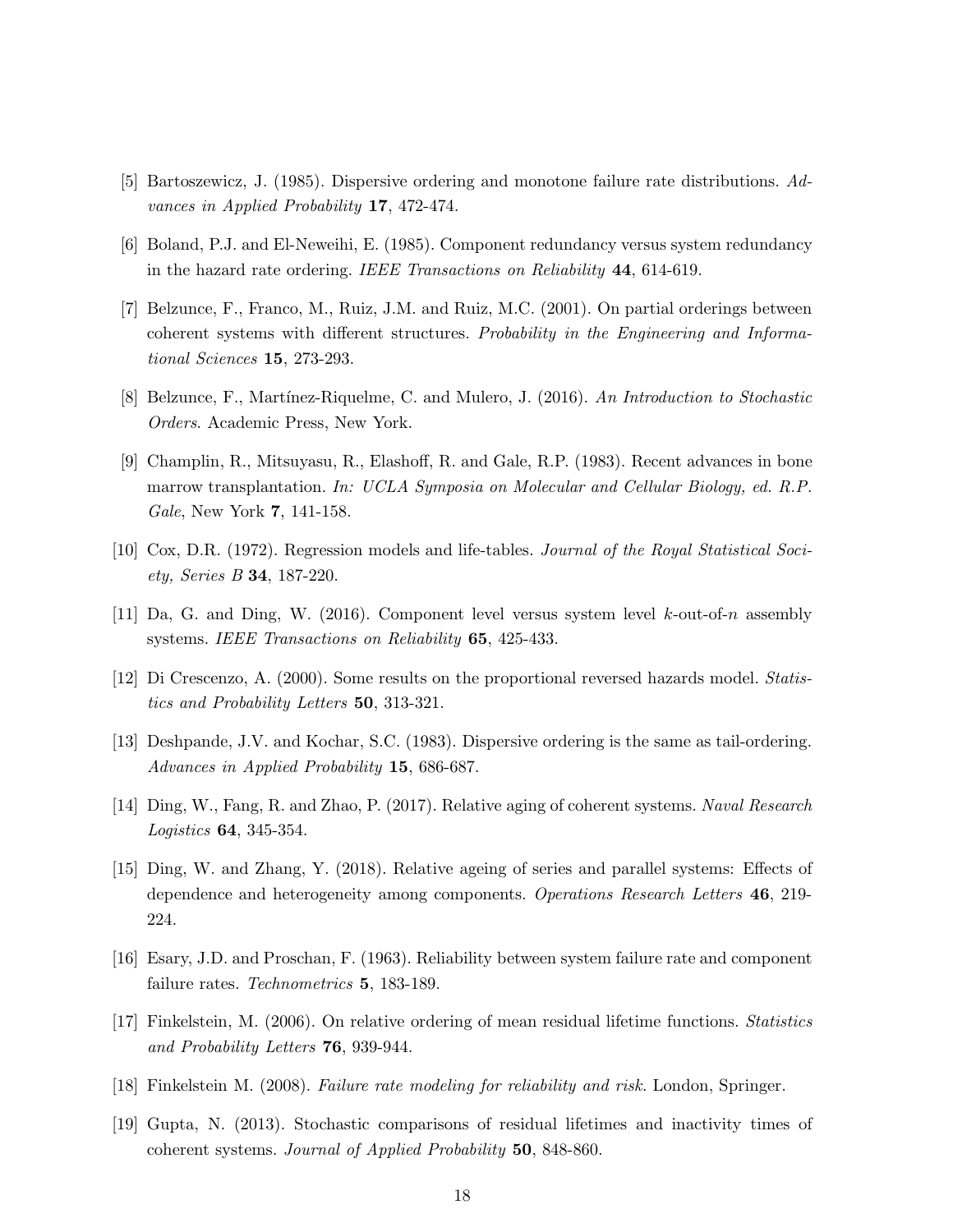- [20] Gupta, N., Misra, N. and Kumar, S. (2015). Stochastic comparisons of residual lifetimes and inactivity times of coherent systems with dependent identically distributed components. European Journal of Operational Research 240, 425-430.
- [21] Hazra, N.K., Kuiti, M.R., Finkelstein, M. and Nanda, A.K. (2017). On stochastic comparisons of maximum order statistics from the location-scale family of distributions. Journal of Multivariate Analysis 160, 31-41.
- [22] Hazra, N.K. and Nanda, A.K. (2014). Component redundancy versus system redundancy in different stochastic orderings. IEEE Transactions on Reliability 63, 567-582.
- [23] Hazra, N.K. and Nanda, A.K. (2015). A note on warm standby system. Statistics and Probability Letters 106, 30-38.
- [24] Hazra, N.K. and Nanda, A.K. (2016). Stochastic comparisons between used systems and systems made by used components. IEEE Transactions on Reliability 65, 751-762.
- [25] Hazra, N.K. and Nanda, A.K. (2016). On some generalized orderings: In the spirit of relative ageing. Communications in Statistics-Theory and Methods 45, 6165-6181.
- [26] Kalashnikov, V. V. and Rachev, S.T. (1986). Characterization of queueing models and their stability. In: Probability Theory and Mathematical Statistics, eds. Yu. K. Prohorov et al., VNU Science Press, Amsterdam 2, 37-53.
- [27] Karlin, S. (1968). Total Positivity. Stanford University Press, Stanford, California.
- [28] Kayid, M., Izadkhah, S. and Zuo, M.J. (2017). Some results on the relative ordering of two frailty models. Statistical Papers 58, 287-301.
- [29] Kochar, S., Mukerjee, H. and Samaniego, F. J. (1999). The 'signature' of a coherent system and its application to comparisons among systems. Naval Research Logistics 46, 507-523.
- [30] Kochar, S.C. and Wiens, D.P. (1987). Partial orderings of life distributions with respect to their ageing properties. Naval Research Logistics 34, 823-829.
- [31] Lai, C. and Xie, M. (2006). Stochastic Ageing and Dependence for Reliability. Springer, New York.
- [32] Li, C. and Li, X. (2016). Relative ageing of series and parallel systems with statistically independent and heterogeneous component lifetimes. IEEE Transactions on Reliability 65, 1014-1021.
- [33] Li, X. and Lu, X. (2003). Stochastic comparison on residual life and inactivity time of series and parallel systems. Probability in the Engineering and Informational Sciences 17, 267-275.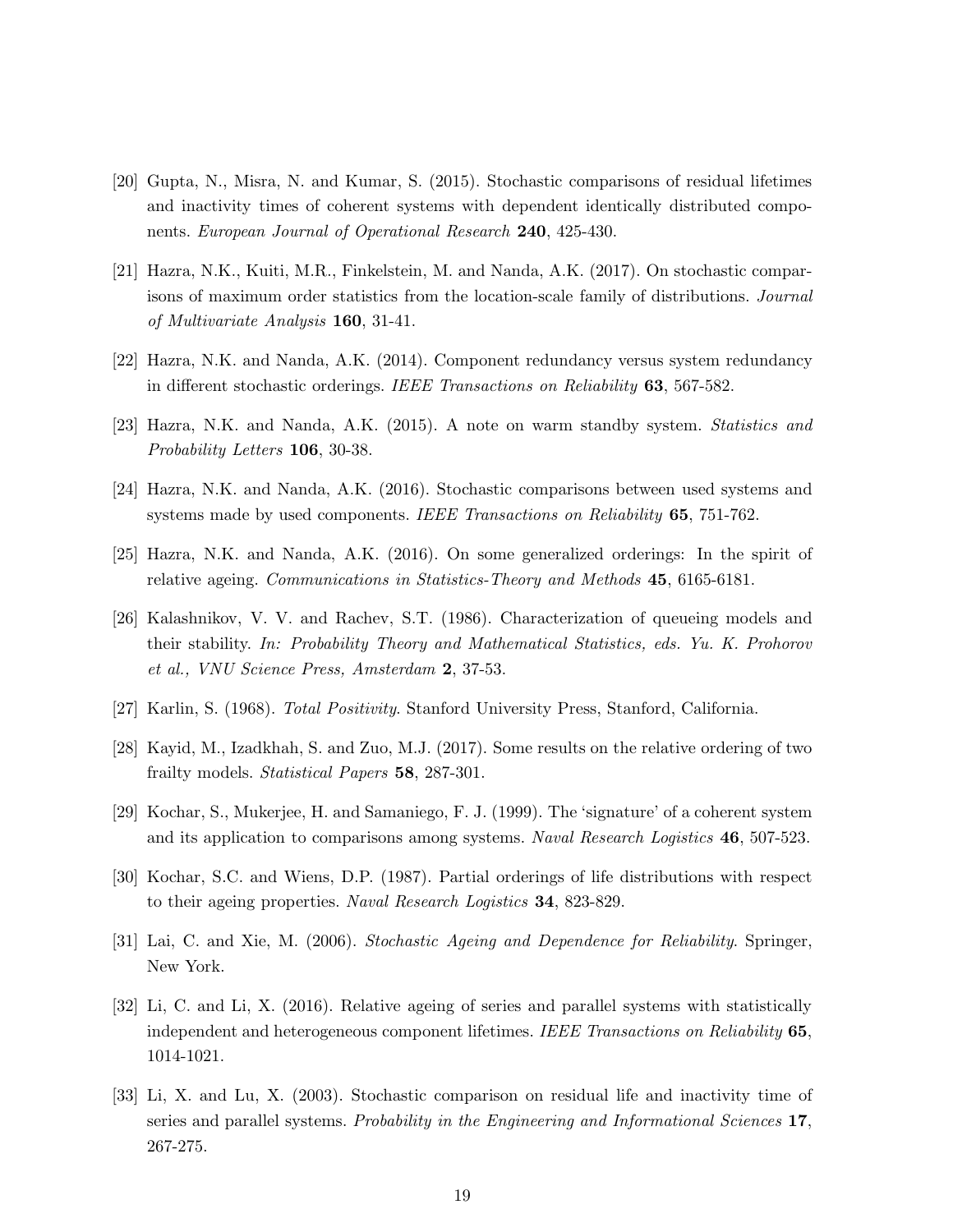- [34] Mantel, N. and Stablein, D.M. (1988). The crossing hazard function problem. *Journal of* the Royal Statistical Society, Series D 37 59-64.
- [35] Marshall, A.W. and Olkin, I. (2007). Life Distributions. Springer, New York.
- [36] Misra, N., Dhariyal, I.D. and Gupta, N. (2009). Optimal allocation of active spares in series systems and comparison of component and system redundancies. Journal of Applied Probability 46 19-34.
- [37] Misra, N. and Francis, J. (2015). Relative ageing of  $(n k + 1)$ -out-of-n systems. Statistics and Probability Letters 106, 272-280.
- [38] Misra, N. and Francis, J. (2018). Relative aging of  $(n k + 1)$ -out-of-n systems based on cumulative hazard and cumulative reversed hazard functions. Naval Research Logistics 65, 566-575.
- [39] Misra, N., Francis, J. and Naqvi, S. (2017). Some sufficient conditions for relative aging of life distributions. Probability in the Engineering and Informational Sciences 31, 83-99.
- [40] Nanda, A.K. and Hazra, N.K. (2013). Some results on active redundancy at component level versus system level. Operations Research Letters 41, 241-245.
- [41] Nanda, A.K., Hazra, N.K., Al-Mutairi, D.K. and Ghitany, M.E. (2017). On some generalized ageing orderings. Communications in Statistics-Theory and Methods 46, 5273-5291.
- [42] Nanda, A.K. and Jain, K. and Singh, H. (1998). Preservation of some partial orderings under the formation of coherent systems. Statistics and Probability Letters 39, 123-131.
- [43] Navarro, J., Águila, Y.D., Sordo, M.A. and Suárez-Liorens, A. (2013). Stochastic ordering properties for systems with dependent identical distributed components. Applied Stochastic Models in Business and Industry 29, 264-278.
- [44] Navarro, J., Águila, Y.D., Sordo, M.A. and Suárez-Liorens, A. (2016). Preservation of stochastic orders under the formation of generalized distorted distributions: applications to coherent systems. Methodology and Computing in Applied Probability 18, 529-545.
- [45] Navarro, J., Fernández-Martinez, P., Fernández-Sánchez, J. and Arriaza, A. (2019). Relationships between importance measures and redundancy in systems with dependent components. Probability in the Engineering and Informational Sciences DOI:10.1017/S0269964819000159.
- [46] Navarro, J., Pellerey, F. and Di Crescenzo, A. (2015). Orderings of coherent systems with randomized dependent components. European Journal of Operational Research 240, 127-139.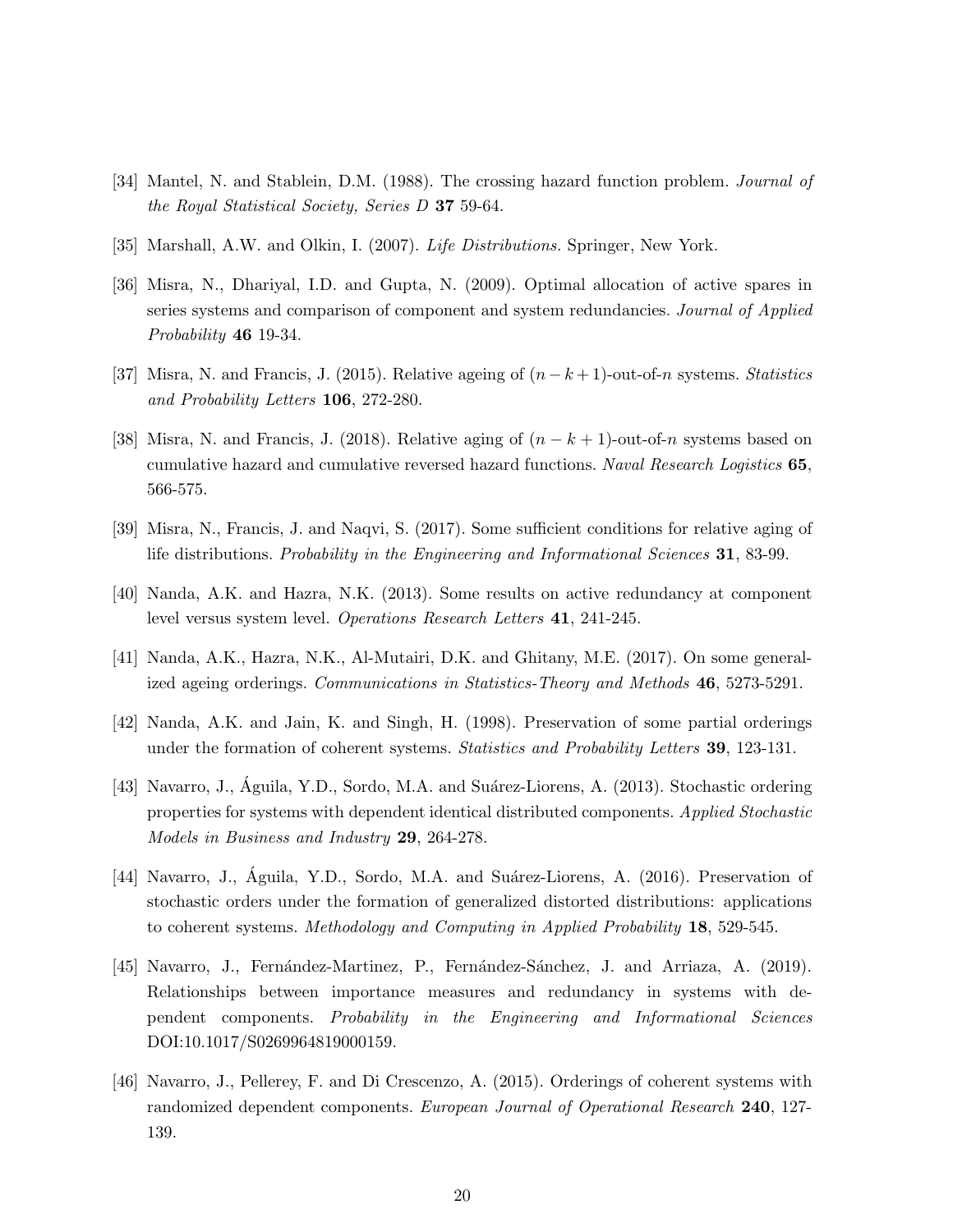- [47] Navarro, J. and Rubio, R. (2010). Comparisons of coherent systems using stochastic precedence. TEST 19, 469-486.
- [48] Nelsen, R.B. (1999). An Introduction to Copulas. Springer, New York.
- [49] Pledger, P. and Proschan, F. (1971). Comparisons of order statistics and of spacings from heterogeneous distributions. In: Rustagi, J.S. (ed.), Optimizing methods in statistics, Academic Press, New York, pp. 89-113.
- [50] Pocock, S.J., Gore, S.M. and Keer, G.R. (1982). Long-term survival analysis: the curability of breast cancer. Statistics in Medicine 1, 93-104.
- [51] Proschan, F. and Sethuraman, J. (1976). Stochastic comparisons of order statistics from heterogeneous populations, with applications in reliability. Journal of Multivariate Analysis 6, 608-616.
- [52] Razaei, M., Gholizadeh, B. and Izadkhah, S. (2015). On relative reversed hazard rate order. Communications in Statistics-Theory and Methods 44, 300-308.
- [53] Samaniego, F. J. and Navarro, J. (2016). On comparing coherent systems with heterogeneous components. Advances in Applied Probability 48, 88-111.
- [54] Sengupta, D. and Deshpande, J.V. (1994). Some results on the relative ageing of two life distributions. Journal of Applied Probability 31 991-1003.
- [55] Shaked, M. and Shanthikumar, J.G. (2007). Stochastic Orders. Springer, New York.
- [56] Zhang, Y., Amini-Seresht, E. and Ding, W. (2017). Component and system active redundancies for coherent systems with dependent components. Applied Stochastic Models in Business and Industry 33, 409-421.
- [57] Zhao, P., Zhang, Y. and Li, L. (2015). Redundancy allocation at component level versus system level. European Journal of Operational Research 241, 402-411.

#### Appendix

**Proof of Lemma 2.3**(*ii*): Note that, for all  $p \in (0,1)$ ,

$$
h_{k|n}(p) = \frac{1}{B(k, n-k+1)} \int_{0}^{p} u^{k-1} (1-u)^{n-k} du,
$$
\n(6.1)

where  $B(\cdot, \cdot)$  is the the beta function. Then

$$
\frac{1}{H_{k|n}(p)} = \int_{0}^{1} u^{k-1} \left(\frac{1 - up}{1 - p}\right)^{n - k} du, \quad 0 < p < 1 \tag{6.2}
$$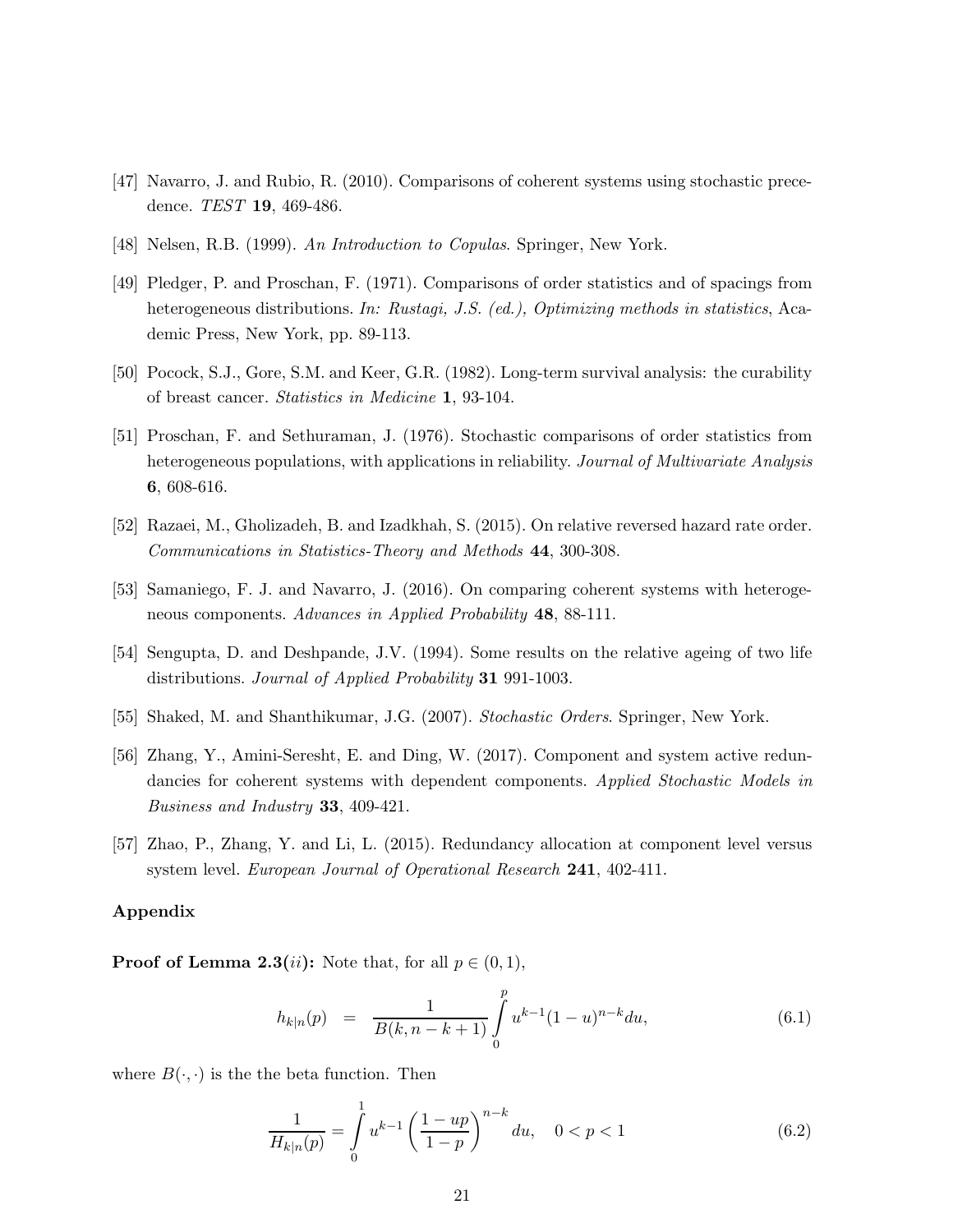and

$$
\frac{1}{H_{l|m}(p)} = \int_{0}^{1} u^{l-1} \left(\frac{1 - up}{1 - p}\right)^{m-l} du, \quad 0 < p < 1.
$$

Combing these two, we have

$$
\frac{H_{l|m}(p)}{H_{k|n}(p)} = \frac{\int_{0}^{1} u^{k-1} \left(\frac{1-up}{1-p}\right)^{n-k} du}{\int_{0}^{1} u^{l-1} \left(\frac{1-up}{1-p}\right)^{m-l} du}, \quad 0 < p < 1.
$$

Let  $c$  be any real number. Consider the relation

$$
H_{l|m}(p) - cH_{k|n}(p) \stackrel{sgn}{=} \int_{0}^{1} \xi_1(u,p)\eta_1(u,p)du, \quad 0 < p < 1,
$$

where

$$
\xi_1(u,p) = u^{l-1} \left(\frac{1 - up}{1 - p}\right)^{m-l}, \quad 0 < u < 1, \ 0 < p < 1
$$

and

$$
\eta_1(u,p) = u^{k-l} \left(\frac{1-up}{1-p}\right)^{n-k-m+l} - c, \quad 0 < u < 1, \ 0 < p < 1.
$$

Note that

$$
\xi_1(u, p) \text{ is RR}_2 \text{ in } (u, p) \in (0, 1) \times (0, 1) \tag{6.3}
$$

and

$$
\eta_1(u, p) \text{ is increasing in } p \in (0, 1), \text{ for all } u \in (0, 1). \tag{6.4}
$$

Further, since  $k \leq l$  and  $m - l \leq n - k$ ,

$$
u^{k-l}\left(\frac{1-up}{1-p}\right)^{n-k-m+l}
$$
 is decreasing in  $u \in (0,1)$ ,

for all  $p \in (0,1)$ . Then, on using Lemma 2.2 we have that, for all  $p \in (0,1)$ ,  $\eta_1(u,p)$  changes sign at most once, and if the change of sign does occur, it is from positive to negative, as  $u$ traverses from 0 to 1. Finally, on using this together with (6.3) and (6.4) in Lemma 2.1, we get that  $H_{l|m}(p) - cH_{k|n}(p)$  changes sign at most once, and if the change of sign does occur, it is from negative to positive, as  $u$  traverses from 0 to 1. Thus, on using Lemma 2.2, we get that  $H_{l|m}(p)/H_{k|n}(p)$  is increasing in  $p \in (0,1)$ , which further implies that  $H_{k|n}(p)/H_{l|m}(p)$  is decreasing in  $p \in (0, 1)$ . Hence, the result is proved.  $\Box$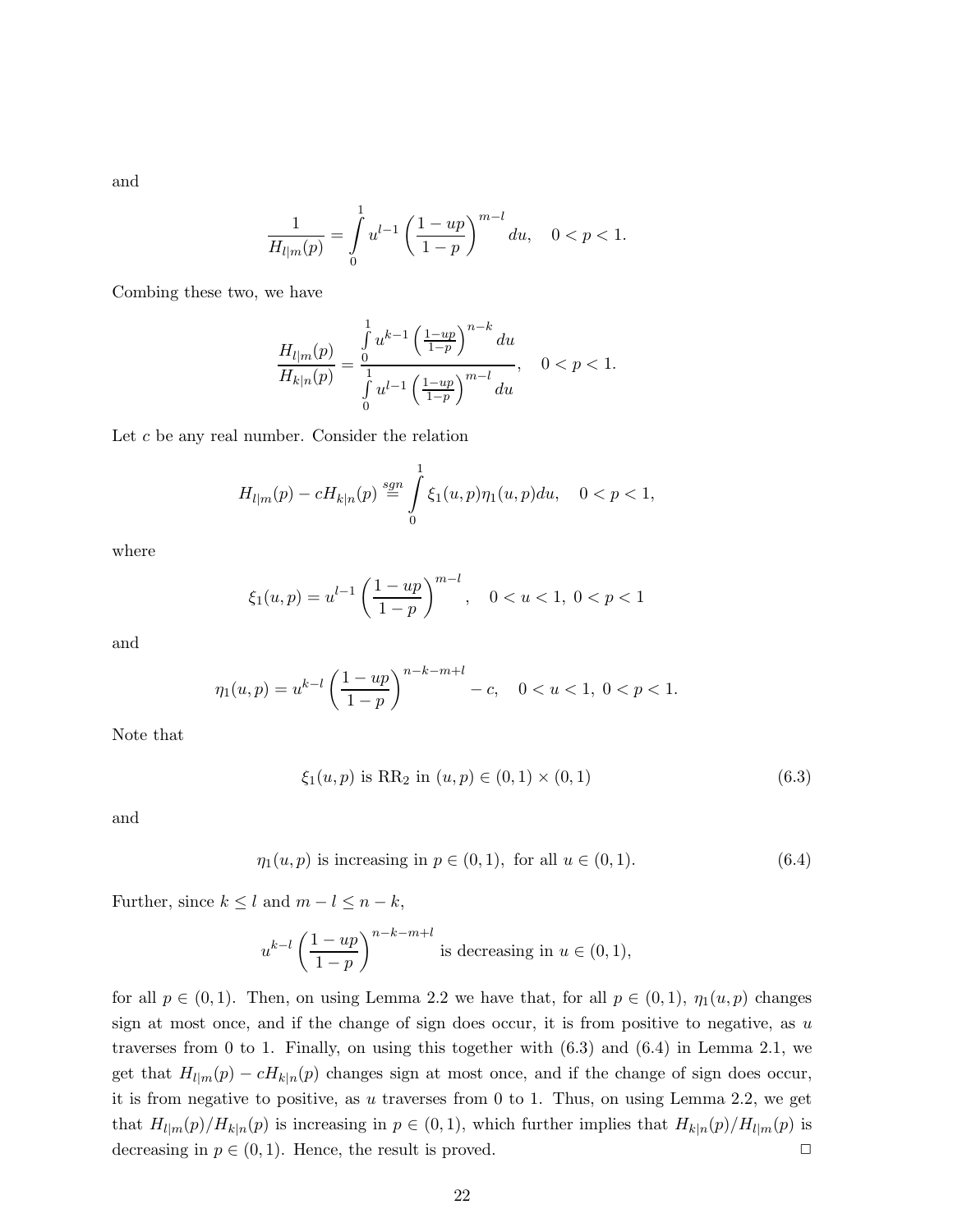**Proof of Lemma 2.3**(*iii*): Differentiating  $(6.2)$  on both sides, we get

$$
-\frac{H'_{k|n}(p)}{\left[H_{k|n}(p)\right]^2}=\frac{n-k}{1-p}\int\limits_{0}^{1}u^{k-1}\left(\frac{1-up}{1-p}\right)^{n-k-1}\left(\frac{1-u}{1-p}\right)du,\quad 0
$$

which gives

$$
(1-p)\frac{H'_{k|n}(p)}{H_{k|n}(p)} = -\frac{(n-k)\int_{0}^{1} u^{k-1} \left(\frac{1-up}{1-p}\right)^{n-k-1} \left(\frac{1-u}{1-p}\right) du}{\int_{0}^{1} u^{k-1} \left(\frac{1-up}{1-p}\right)^{n-k} du}, \quad 0 < p < 1.
$$

Thus, to prove the result it suffices to show that

$$
\frac{N_1(p)}{D_1(p)} \stackrel{\text{def.}}{=} \frac{\int_0^1 u^{k-1} \left(\frac{1-up}{1-p}\right)^{n-k-1} \left(\frac{1-u}{1-p}\right) du}{\int_0^1 u^{k-1} \left(\frac{1-up}{1-p}\right)^{n-k} du} \text{ is increasing in } p \in (0,1).
$$
 (6.5)

Let  $\alpha$  be any real number. Consider the relation

$$
N_1(p) - \alpha D_1(p) \stackrel{sgn}{=} \int_0^1 \xi_2(u, p) \eta_2(u, p) du, \quad 0 < p < 1,
$$

where

$$
\xi_2(u,p) = u^{k-1} \left(\frac{1 - up}{1 - p}\right)^{n - k}, \quad 0 < u < 1, \ 0 < p < 1
$$

and

$$
\eta_2(u, p) = \left(\frac{1-u}{1-up}\right) - \alpha, \quad 0 < u < 1, \ 0 < p < 1.
$$

Note that

$$
\xi_2(u, p) \text{ is RR}_2 \text{ in } (u, p) \in (0, 1) \times (0, 1) \tag{6.6}
$$

and

$$
\eta_2(u, p) \text{ is increasing in } p \in (0, 1), \text{ for all } u \in (0, 1). \tag{6.7}
$$

Further, it could be verified that, for all  $p\in(0,1),$ 

$$
\left(\frac{1-u}{1-up}\right)
$$
 is decreasing in  $u \in (0,1)$ .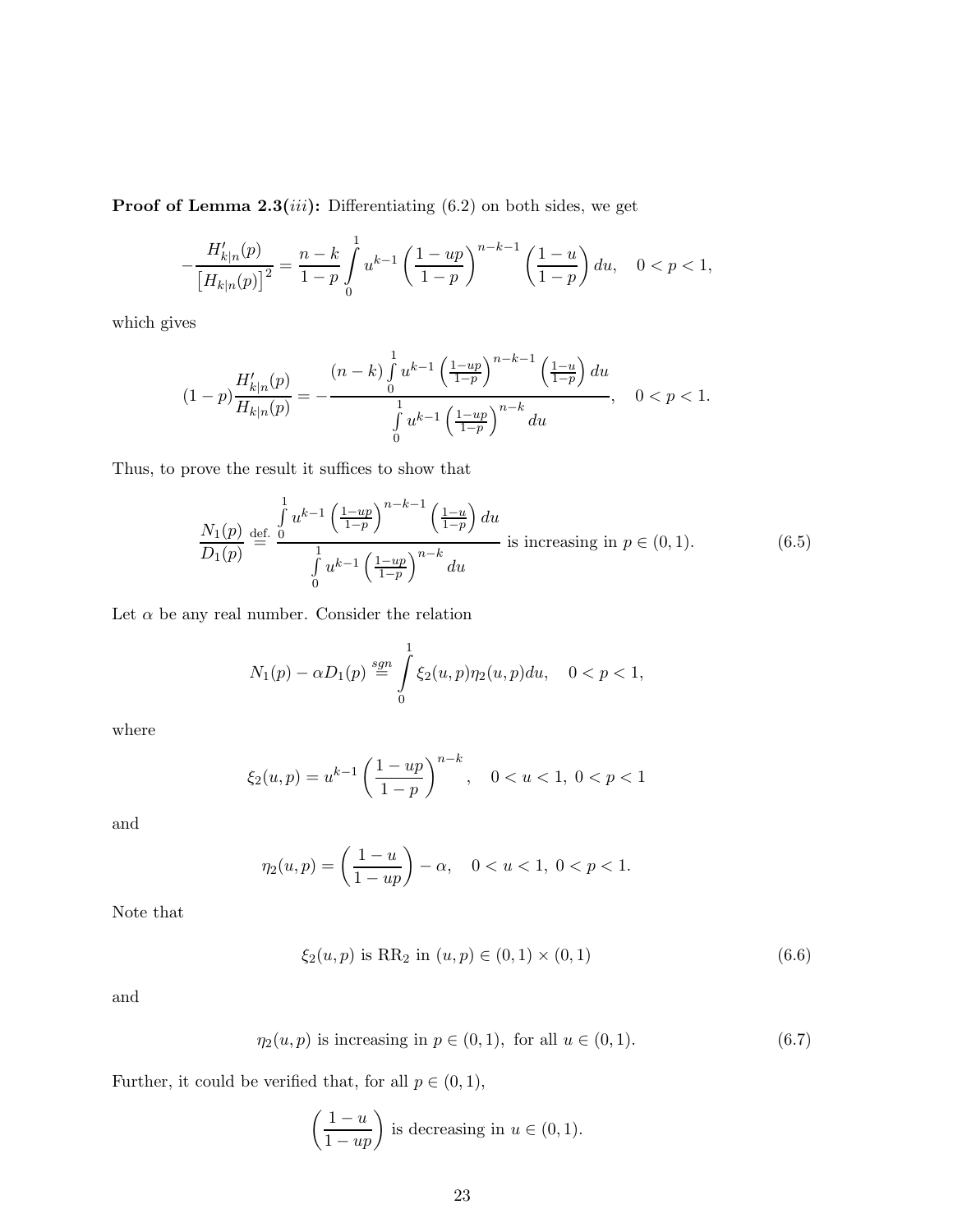Then, on using Lemma 2.2 we have that  $\eta_2(u, p)$  changes sign at most once, and if the change of sign does occur, it is from positive to negative, as  $u$  traverses from 0 to 1. Finally, on using this together with (6.6) and (6.7) in Lemma 2.1, we get that  $N_1(p) - \alpha D_1(p)$  changes sign at most once, and if the change of sign does occur, it is from negative to positive, as  $u$  traverses from 0 to 1. Thus, on using Lemma 2.2, we get that  $N_1(p)/D_1(p)$  is increasing in  $p \in (0,1)$ , and hence the result is proved.  $\Box$ 

**Proof of Lemma 2.4**(*ii*): From (6.1), we have

$$
\frac{1}{R_{k|n}(p)} = \int_{0}^{1} u^{n-k} \left(\frac{1 - u(1-p)}{p}\right)^{k-1} du, \quad 0 < p < 1 \tag{6.8}
$$

and

$$
\frac{1}{R_{l|m}(p)} = \int_{0}^{1} u^{m-l} \left(\frac{1-u(1-p)}{p}\right)^{l-1} du, \quad 0 < p < 1.
$$

Combing these two, we have

$$
\frac{R_{l|m}(p)}{R_{k|n}(p)} = \frac{\int_{0}^{1} u^{n-k} \left(\frac{1-u(1-p)}{p}\right)^{k-1} du}{\int_{0}^{1} u^{m-l} \left(\frac{1-u(1-p)}{p}\right)^{l-1} du}, \quad 0 < p < 1.
$$

Let  $\beta$  be any real number. Consider the relation

$$
R_{l|m}(p) - \beta R_{k|n}(p) \stackrel{sgn}{=} \int_{0}^{1} \xi_3(u, p)\eta_3(u, p) du, \quad 0 < p < 1,
$$

where

$$
\xi_3(u,p) = u^{m-l} \left( \frac{1 - u(1-p)}{p} \right)^{l-1}, \quad 0 < u < 1, \ 0 < p < 1
$$

and

$$
\eta_3(u,p) = u^{n-k-m+l} \left(\frac{1-u(1-p)}{p}\right)^{k-l} - \beta, \quad 0 < u < 1, \ 0 < p < 1.
$$

Note that

$$
\xi_3(u, p) \text{ is TP}_2 \text{ in } (u, p) \in (0, 1) \times (0, 1) \tag{6.9}
$$

$$
\eta_3(u, p)
$$
 is decreasing in  $p \in (0, 1)$ , for all  $u \in (0, 1)$ . (6.10)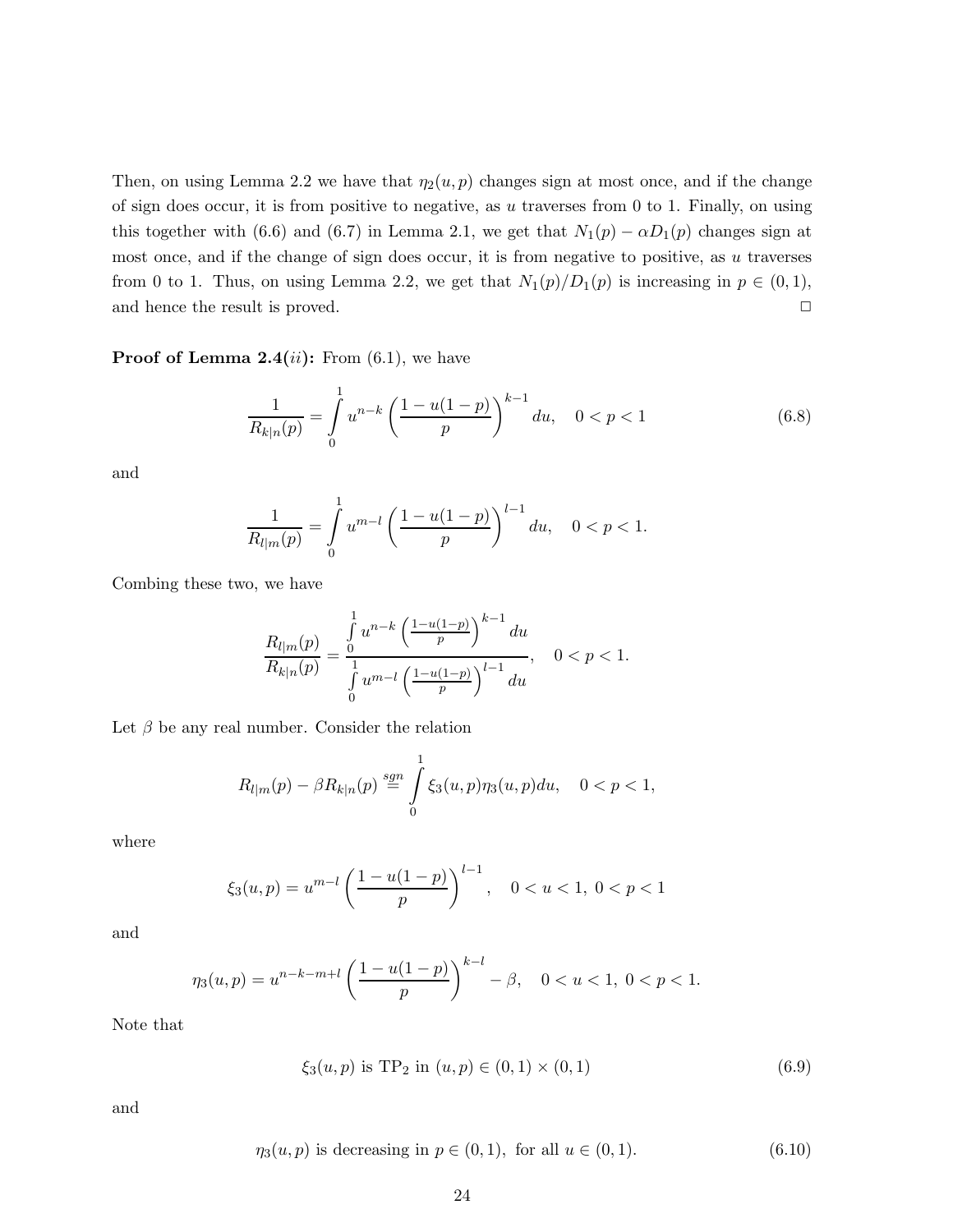Further, for all  $p \in (0, 1)$ ,

$$
u^{n-k-m+l} \left(\frac{1-u(1-p)}{p}\right)^{k-l}
$$
 is decreasing in  $u \in (0,1)$ .

Then, on using Lemma 2.2 we have that  $\eta_3(u, p)$  changes sign at most once, and if the change of sign does occur, it is from positive to negative, as  $u$  traverses from 0 to 1. Finally, on using this together with (6.9) and (6.10) in Lemma 2.1, we get that  $R_{l|m}(p) - \beta R_{k|n}(p)$  changes sign at most once, and if the change of sign does occur, it is from positive to negative, as  $u$ traverses from 0 to 1. Thus, on using Lemma 2.2, we get that  $R_{l|m}(p)/R_{k|n}(p)$  is decreasing in  $p \in (0,1)$ , which further implies that  $R_{k|n}(p)/R_{l|m}(p)$  is increasing in  $p \in (0,1)$ . Hence, the result is proved.  $\Box$ 

**Proof of Lemma 2.4**(*iii*): Differentiating  $(6.8)$  on both sides, we get

$$
\frac{R'_{k|n}(p)}{\left[R_{k|n}(p)\right]^2} = \frac{k-1}{p} \int_0^1 u^{n-k} \left(\frac{1-u(1-p)}{p}\right)^{k-2} \left(\frac{1-u}{p}\right) du, \quad 0 < p < 1,
$$

which gives

$$
p\frac{R'_{k|n}(p)}{R_{k|n}(p)} = \frac{(k-1)\int_{0}^{1} u^{n-k}\left(\frac{1-u(1-p)}{p}\right)^{k-2}\left(\frac{1-u}{p}\right)du}{\int_{0}^{1} u^{n-k}\left(\frac{1-u(1-p)}{p}\right)^{k-1}du}, \quad 0 < p < 1.
$$

Thus, to prove the result it suffices to show that

$$
\frac{N_2(p)}{D_2(p)} \stackrel{\text{def.}}{=} \frac{\int_0^1 u^{n-k} \left(\frac{1-u(1-p)}{p}\right)^{k-2} \left(\frac{1-u}{p}\right) du}{\int_0^1 u^{n-k} \left(\frac{1-u(1-p)}{p}\right)^{k-1} du}
$$
 is decreasing in  $p \in (0,1)$ .

Let  $\gamma$  be any real number. Consider the relation

$$
N_2(p) - \gamma D_2(p) \stackrel{sgn}{=} \int_0^1 \xi_4(u, p) \eta_4(u, p) du, \quad 0 < p < 1,
$$

where

$$
\xi_4(u,p) = u^{n-k} \left(\frac{1 - u(1-p)}{p}\right)^{k-1}, \quad 0 < u < 1, \ 0 < p < 1
$$

$$
\eta_4(u,p) = \left(\frac{1-u}{1-u(1-p)}\right) - \gamma, \quad 0 < u < 1, \ 0 < p < 1.
$$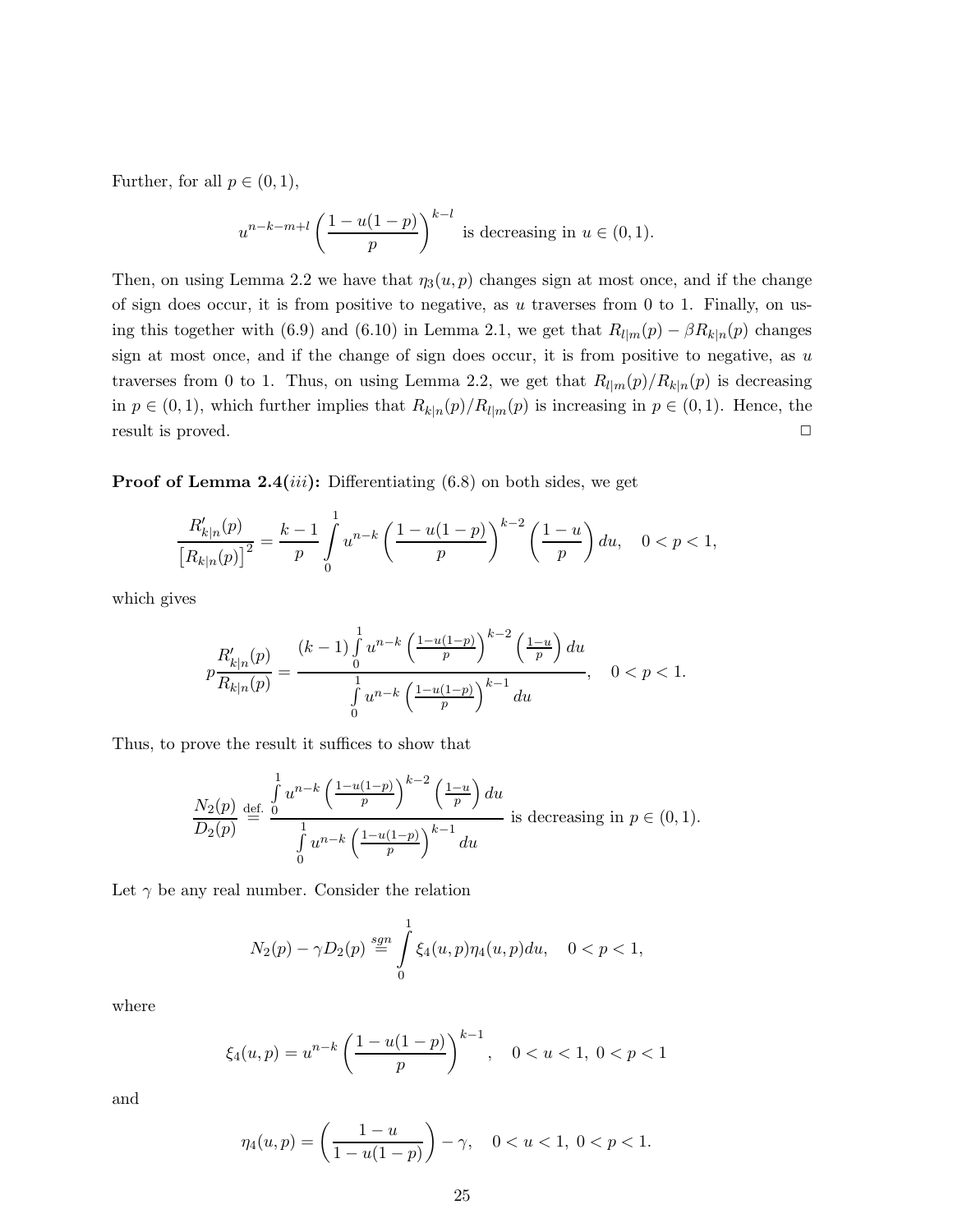Note that

$$
\xi_4(u, p) \text{ is TP}_2 \text{ in } (u, p) \in (0, 1) \times (0, 1) \tag{6.11}
$$

and

$$
\eta_4(u, p)
$$
 is decreasing in  $p \in (0, 1)$ , for all  $u \in (0, 1)$ . (6.12)

Further, it could be verified that, for all  $p \in (0, 1)$ ,

$$
\frac{1-u}{1-u(1-p)}
$$
 is decreasing in  $u \in (0,1)$ .

Then, on using Lemma 2.2 we have that  $\eta_4(u, p)$  changes sign at most once, and if the change of sign does occur, it is from positive to negative, as u traverses from 0 to 1. Finally, on using this together with (6.11) and (6.12) in Lemma 2.1, we get that  $N_2(p) - \alpha D_2(p)$  changes sign at most once, and if the change of sign does occur, it is from positive to negative, as  $u$  traverses from 0 to 1. Thus, on using Lemma 2.2, we get that  $N_2(p)/D_2(p)$  is decreasing in  $p \in (0,1)$ , and hence the result is proved.  $\Box$ 

#### Proof of Theorem 3.1: Note that

$$
\bar{F}_{\tau_1}(\mathbf{X})(x) = h_1(\bar{F}_X(x))
$$
 and  $\bar{F}_{\tau_2}(\mathbf{Y})(x) = h_2(\bar{F}_Y(x))$ ,  $x > 0$ ,

which gives failure rates of  $\tau_1(X)$  and  $\tau_2(Y)$  as

$$
r_{\tau_1}(\mathbf{X})}(x) = \frac{f_X(x)h'_1(\bar{F}_X(x))}{h_1(\bar{F}_X(x))} = r_X(x)H_1(\bar{F}_X(x)), \quad x > 0
$$

and

$$
r_{\tau_2}(\mathbf{Y})(x) = \frac{f_Y(x)h'_2(\bar{F}_Y(x))}{h_2(\bar{F}_X(x))} = r_Y(x)H_2(\bar{F}_Y(x)), \quad x > 0,
$$

respectively. Then,  $\tau_1(X) \underset{c}{\prec} \tau_2(Y)$  holds if and only if

$$
\frac{r_{\tau_1}(\mathbf{X})^{(x)}}{r_{\tau_2}(\mathbf{X})^{(x)}} = \left[\frac{r_X(x)}{r_Y(x)}\right] \left[\frac{H_1(\bar{F}_X(x))}{H_2(\bar{F}_Y(x))}\right] \text{ is increasing in } x > 0,
$$

which holds if

$$
\frac{r_X(x)}{r_Y(x)}
$$
 is increasing in  $x > 0$  (6.13)

$$
\frac{H_1(\bar{F}_X(x))}{H_2(\bar{F}_Y(x))}
$$
 is increasing in  $x > 0$ . (6.14)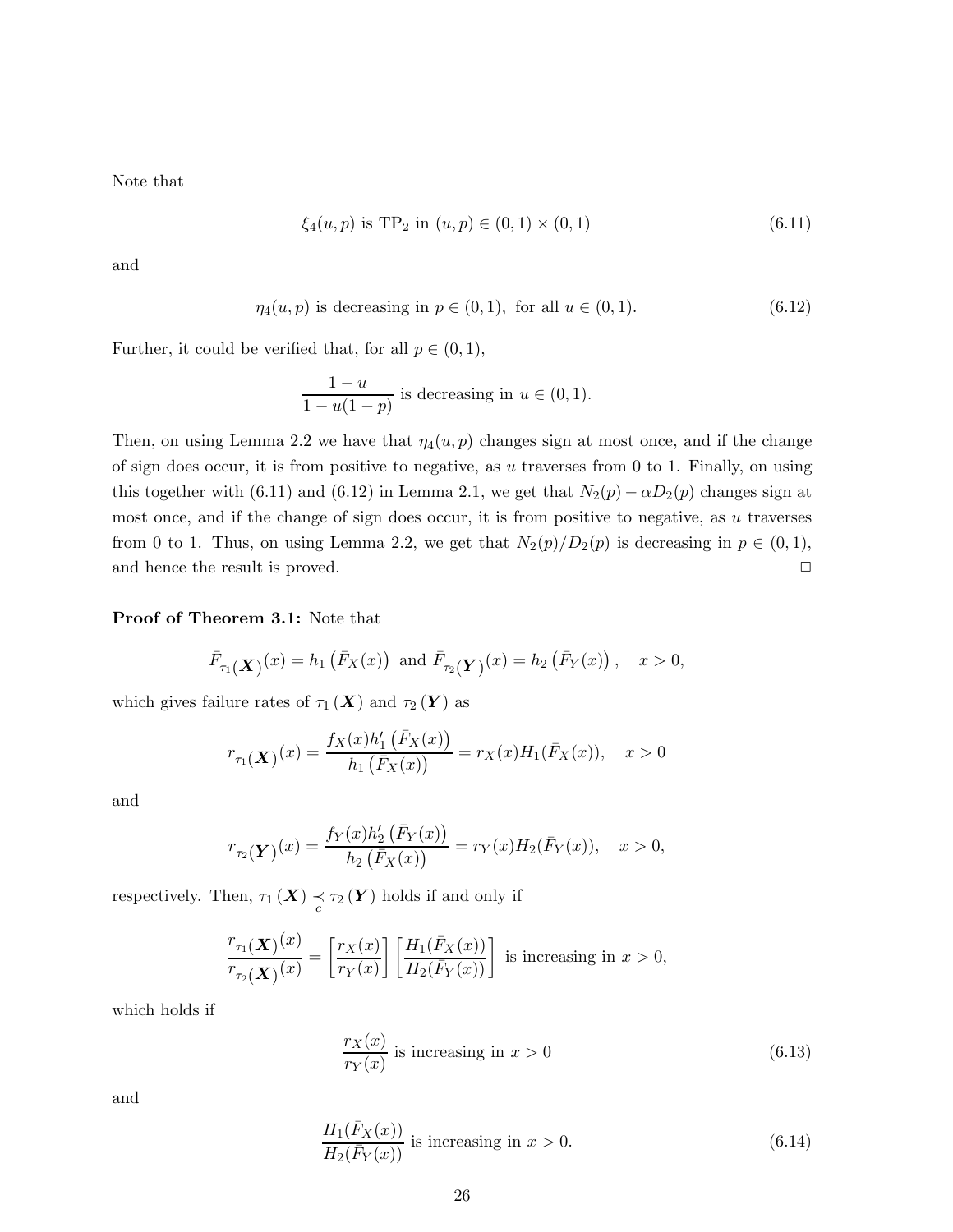Note that (6.13) holds because  $X \underset{c}{\prec} Y$ . Further, (6.14) holds if and only if

$$
\tilde{r}_Y(x) \left[ (1 - \bar{F}_Y(x)) \frac{H_2'(\bar{F}_Y(x))}{H_2(\bar{F}_Y(x))} \right] \ge \tilde{r}_X(x) \left[ (1 - \bar{F}_X(x)) \frac{H_1'(\bar{F}_X(x))}{H_1(\bar{F}_X(x))} \right], \text{ for all } x > 0. \quad (6.15)
$$

Since  $Y \leq_{rh} X$ , we have

$$
\tilde{r}_Y(x) \le \tilde{r}_X(x) \text{ and } \bar{F}_Y(x) \le \bar{F}_X(x), \text{ for all } x > 0.
$$
\n
$$
(6.16)
$$

Now consider the following two cases.

Case-I: Let  $(1-p)H'_{1}(p)/H_{1}(p)$  is decreasing in  $p \in (0,1)$ . Then

$$
(1 - \bar{F}_Y(x)) \frac{H'_2(\bar{F}_Y(x))}{H_2(\bar{F}_Y(x))} \ge (1 - \bar{F}_Y(x)) \frac{H'_1(\bar{F}_Y(x))}{H_1(\bar{F}_Y(x))}
$$
  
 
$$
\ge (1 - \bar{F}_X(x)) \frac{H'_1(\bar{F}_X(x))}{H_1(\bar{F}_X(x))}, \text{ for all } x > 0,
$$

where the first inequality follows from condition  $(i)$ , and the second inequality follows from  $(6.16)$  and condition  $(ii)$ .

Case-II: Let  $(1-p)H'_{2}(p)/H_{2}(p)$  is decreasing in  $p \in (0,1)$ . Then

$$
(1 - \bar{F}_Y(x)) \frac{H'_2(\bar{F}_Y(x))}{H_2(\bar{F}_Y(x))} \ge (1 - \bar{F}_X(x)) \frac{H'_2(\bar{F}_X(x))}{H_2(\bar{F}_X(x))}
$$
  
 
$$
\ge (1 - \bar{F}_X(x)) \frac{H'_1(\bar{F}_X(x))}{H_1(\bar{F}_X(x))}, \text{ for all } x > 0,
$$

where the first inequality follows from  $(6.16)$  and  $(ii)$ , and the second inequality follows from  $(i)$ . Now, from Cases I and II, we get that

$$
-(1 - \bar{F}_Y(x))\frac{H_2'(\bar{F}_Y(x))}{H_2(\bar{F}_Y(x))} \le -(1 - \bar{F}_X(x))\frac{H_1'(\bar{F}_X(x))}{H_1(\bar{F}_X(x))}, \text{ for all } x > 0.
$$
 (6.17)

Further,  $(i)$  implies that

$$
-(1 - \bar{F}_X(x))\frac{H'_1(\bar{F}_X(x))}{H_1(\bar{F}_X(x))} \ge 0, \text{ for all } x > 0.
$$
 (6.18)

On combing  $(6.16)$ ,  $(6.17)$  and  $(6.18)$ , we get  $(6.15)$ . Hence, the result is proved.

Proof of Theorem 3.2: Note that

$$
F_{\tau_1}(\mathbf{X})(x) = 1 - h_1(F_X(x))
$$
 and  $F_{\tau_2}(\mathbf{Y})(x) = 1 - h_2(F_Y(x)),$   $x > 0,$ 

which gives reversed failure rates of  $\tau_1(X)$  and  $\tau_2(Y)$  as

$$
\tilde{r}_{\tau_1}(\mathbf{X})}(x) = \frac{f_X(x)h'_1(\bar{F}_X(x))}{1 - h_1(\bar{F}_X(x))} = \tilde{r}_X(x)R_1(\bar{F}_X(x)), \quad x > 0
$$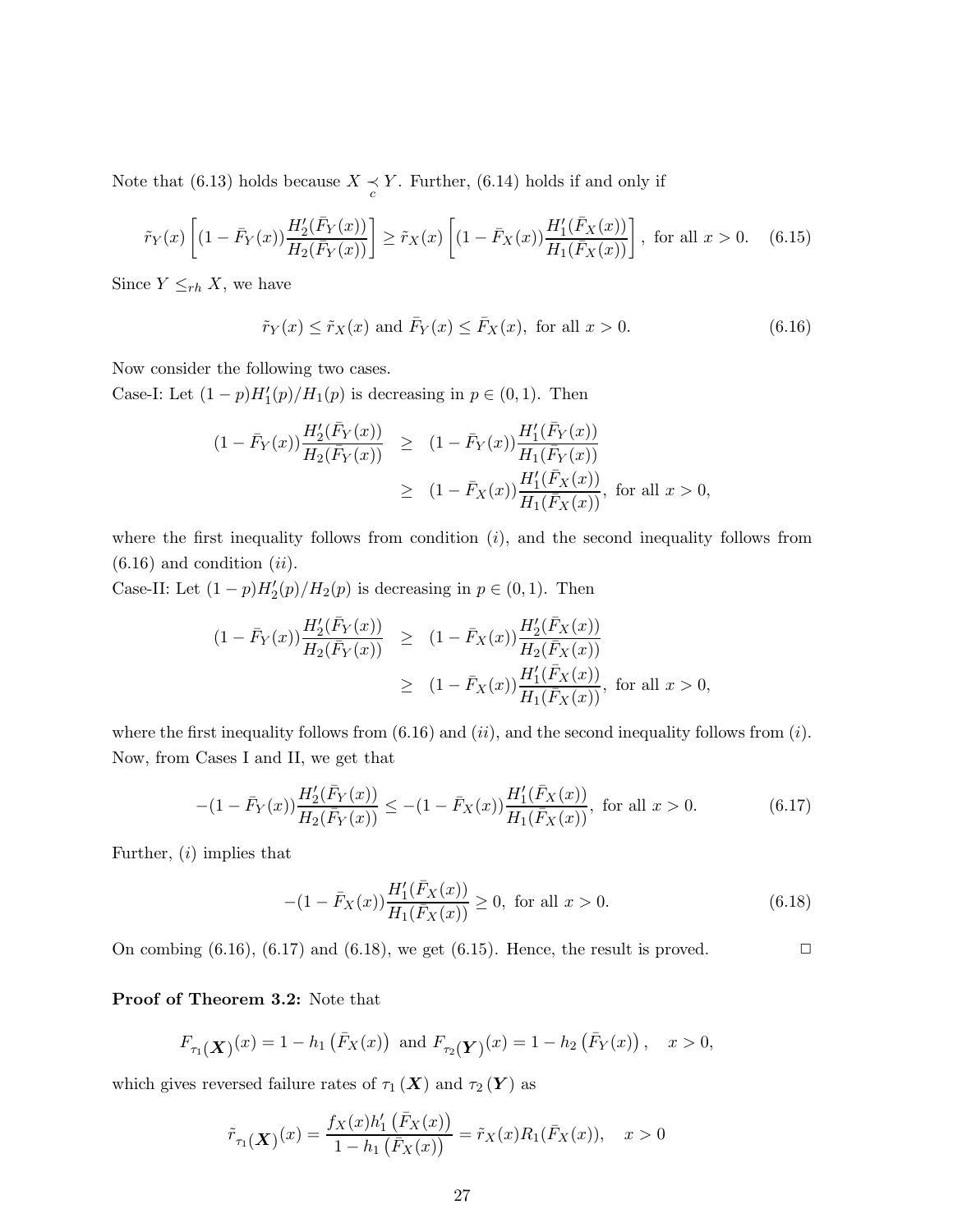and

$$
\tilde{r}_{\tau_2}(\boldsymbol{Y})(x) = \frac{f_Y(x)h'_2\left(\bar{F}_Y(x)\right)}{1 - h_2\left(\bar{F}_X(x)\right)} = \tilde{r}_Y(x)R_2(\bar{F}_Y(x)), \quad x > 0,
$$

respectively. Then,  $\tau_1(X) \underset{b}{\prec} \tau_2(Y)$  holds if and only if

$$
\frac{\tilde{r}_{\tau_1}(\boldsymbol{X})^{(x)}}{\tilde{r}_{\tau_2}(\boldsymbol{X})^{(x)}} = \left[\frac{\tilde{r}_{X}(x)}{\tilde{r}_{Y}(x)}\right] \left[\frac{R_1(\bar{F}_{X}(x))}{R_2(\bar{F}_{Y}(x))}\right] \text{ is decreasing in } x > 0,
$$

which holds if

$$
\frac{\tilde{r}_X(x)}{\tilde{r}_Y(x)}
$$
 is decreasing in  $x > 0$  (6.19)

and

$$
\frac{R_1(\bar{F}_X(x))}{R_2(\bar{F}_Y(x))}
$$
 is decreasing in  $x > 0$ . (6.20)

Note that (6.19) holds because  $X \underset{b}{\prec} Y$ . Further, (6.20) holds if and only if

$$
r_Y(x) \left[ \bar{F}_Y(x) \frac{R'_2(\bar{F}_Y(x))}{R_2(\bar{F}_Y(x))} \right] \le r_X(x) \left[ \bar{F}_X(x) \frac{R'_1(\bar{F}_X(x))}{R_1(\bar{F}_X(x))} \right], \text{ for all } x > 0.
$$
 (6.21)

Since  $X \leq_{hr} Y$ , we have

$$
r_Y(x) \le r_X(x) \text{ and } \overline{F}_X(x) \le \overline{F}_Y(x), \text{ for all } x > 0.
$$
 (6.22)

Now consider the following two cases.

Case-I: Let  $pR'_1(p)/R_1(p)$  is decreasing in  $p \in (0,1)$ . Then

$$
\begin{array}{rcl}\n\bar{F}_Y(x) \frac{R'_2(\bar{F}_Y(x))}{R_2(\bar{F}_Y(x))} & \leq & \bar{F}_Y(x) \frac{R'_1(\bar{F}_Y(x))}{R_1(\bar{F}_Y(x))} \\
& \leq & \bar{F}_X(x) \frac{R'_1(\bar{F}_X(x))}{R_1(\bar{F}_X(x))}, \text{ for all } x > 0,\n\end{array}
$$

where the first inequality follows from  $(i)$ , and the second inequality follows from  $(6.22)$  and  $(ii)$ . Case-II: Let  $pR'_2(p)/R_2(p)$  is decreasing in  $p \in (0,1)$ . Then

$$
\begin{array}{rcl}\n\bar{F}_Y(x) \frac{R'_2(\bar{F}_Y(x))}{R_2(\bar{F}_Y(x))} & \leq & \bar{F}_X(x) \frac{R'_2(\bar{F}_X(x))}{R_2(\bar{F}_X(x))} \\
& \leq & \bar{F}_X(x) \frac{R'_1(\bar{F}_X(x))}{R_1(\bar{F}_X(x))}, \text{ for all } x > 0,\n\end{array}
$$

where the first inequality follows from  $(6.22)$  and  $(ii)$ , and the second inequality follows from  $(i)$ . Now, from Cases I and II, we get that

$$
\bar{F}_Y(x)\frac{R_2'(\bar{F}_Y(x))}{R_2(\bar{F}_Y(x))} \le \bar{F}_X(x)\frac{R_1'(\bar{F}_X(x))}{R_1(\bar{F}_X(x))}, \text{ for all } x > 0.
$$
\n(6.23)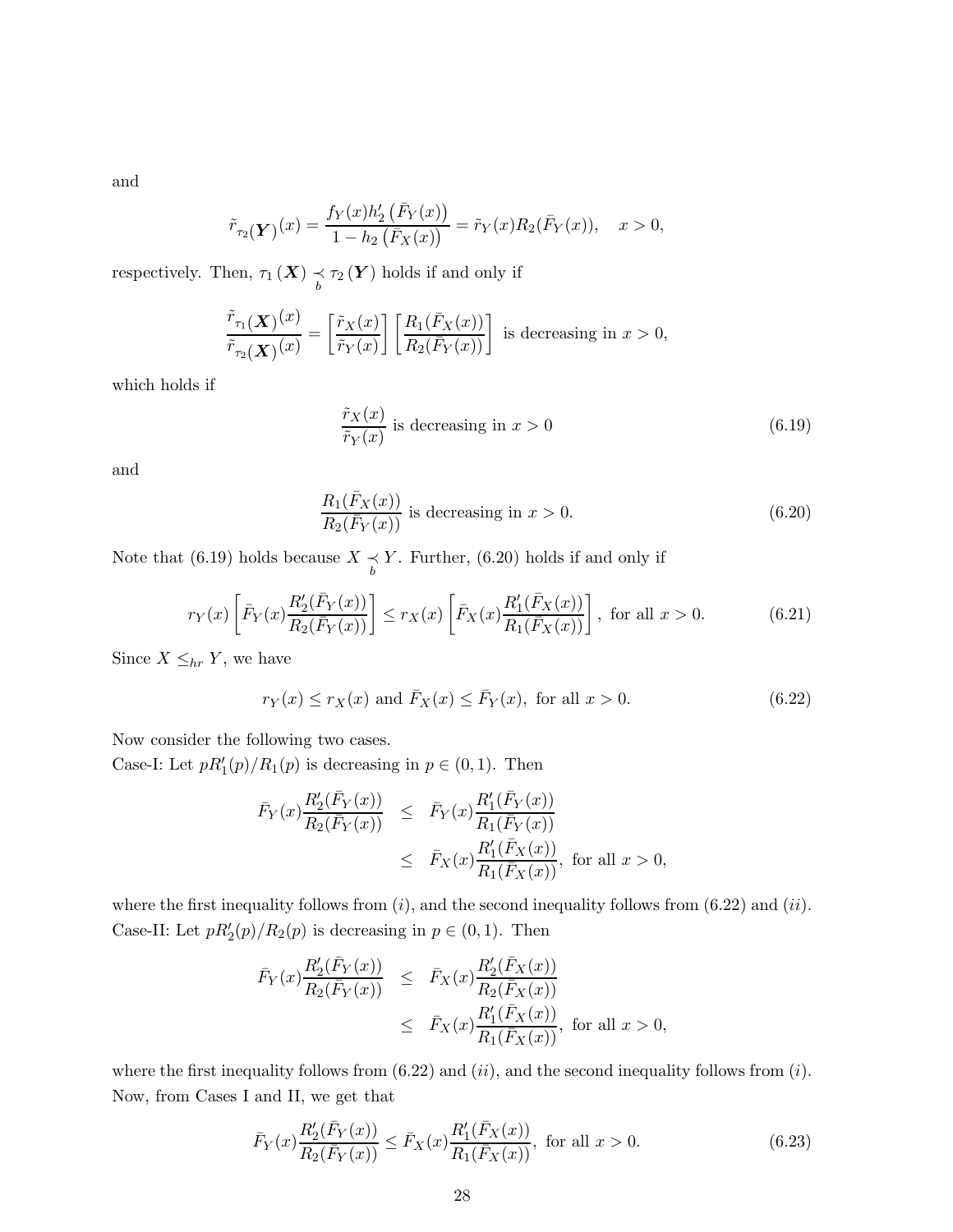Further,  $(i)$  implies that

$$
\bar{F}_X(x)\frac{R_1'(\bar{F}_X(x))}{R_1(\bar{F}_X(x))} \ge 0, \text{ for all } x > 0.
$$
\n(6.24)

On combing  $(6.22)$ ,  $(6.23)$  and  $(6.24)$ , we get  $(6.21)$ . Hence, the result is proved.

Proof of Theorem 4.1: We have

$$
\bar{F}_{T_C}(x) = h\left(1 - (1 - \bar{F}_X(x))^{m+1}\right), \quad x > 0
$$

and

$$
\bar{F}_{T_S}(x) = 1 - (1 - h(\bar{F}_X(x)))^{m+1}, \quad x > 0,
$$

which gives failure rates of  $T_C$  and  $T_S$  as

$$
r_{T_C}(x) = (m+1)f_X(x)\left(1 - \bar{F}_X(x)\right)^m \frac{h'\left(1 - (1 - \bar{F}_X(x))^{m+1}\right)}{h\left(1 - (1 - \bar{F}_X(x))^{m+1}\right)}, \quad x > 0
$$

and

$$
r_{T_S}(x) = (m+1)f_X(x) \left(1 - h(\bar{F}_X(x))\right)^m \frac{h'\left(\bar{F}_X(x)\right)}{1 - \left(1 - h(\bar{F}_X(x))\right)^{m+1}}, \quad x > 0,
$$

respectively. Then  $T_S \preceq$  (resp.  $\succeq$ )  $T_C$  holds if, and only if,

$$
\frac{r_{T_S}(x)}{r_{T_C}(x)} = \left(\frac{\left(1 - h(\bar{F}_X(x))\right)^m h'\left(\bar{F}_X(x)\right)}{1 - \left(1 - h(\bar{F}_X(x))\right)^{m+1}}\right) \left(\frac{h\left(1 - (1 - \bar{F}_X(x))^{m+1}\right)}{\left(1 - \bar{F}_X(x)\right)^m h'\left(1 - (1 - \bar{F}_X(x))^{m+1}\right)}\right)
$$

is increasing (resp. decreasing) in  $x > 0$ , which is equivalent to the fact that

$$
\left(\frac{\left(1-h(p)\right)^{m} h'(p)}{1-\left(1-h(p)\right)^{m+1}}\right) \left(\frac{h\left(1-(1-p)^{m+1}\right)}{\left(1-p\right)^{m} h'\left(1-(1-p)^{m+1}\right)}\right)
$$

is decreasing (resp. increasing) in  $p \in (0,1)$ . Hence the result is proved.

**Proof of Corollary 4.1:** The reliability function of an *n*-out-of-*n* system is given by  $h(p) = p^n$ . Thus, to prove the result it suffices to show that (4.1) holds for  $h(p) = p^n$  with  $m = 1$  and  $n \geq 2$ . Note that it holds if and only if

$$
\frac{(2-p)(1-p^n)}{(1-p)(2-p^n)}
$$
 is increasing in  $p \in (0,1)$ ,

or equivalently,

$$
1 + \zeta_1(p)
$$
 is increasing in  $p \in (0, 1)$ ,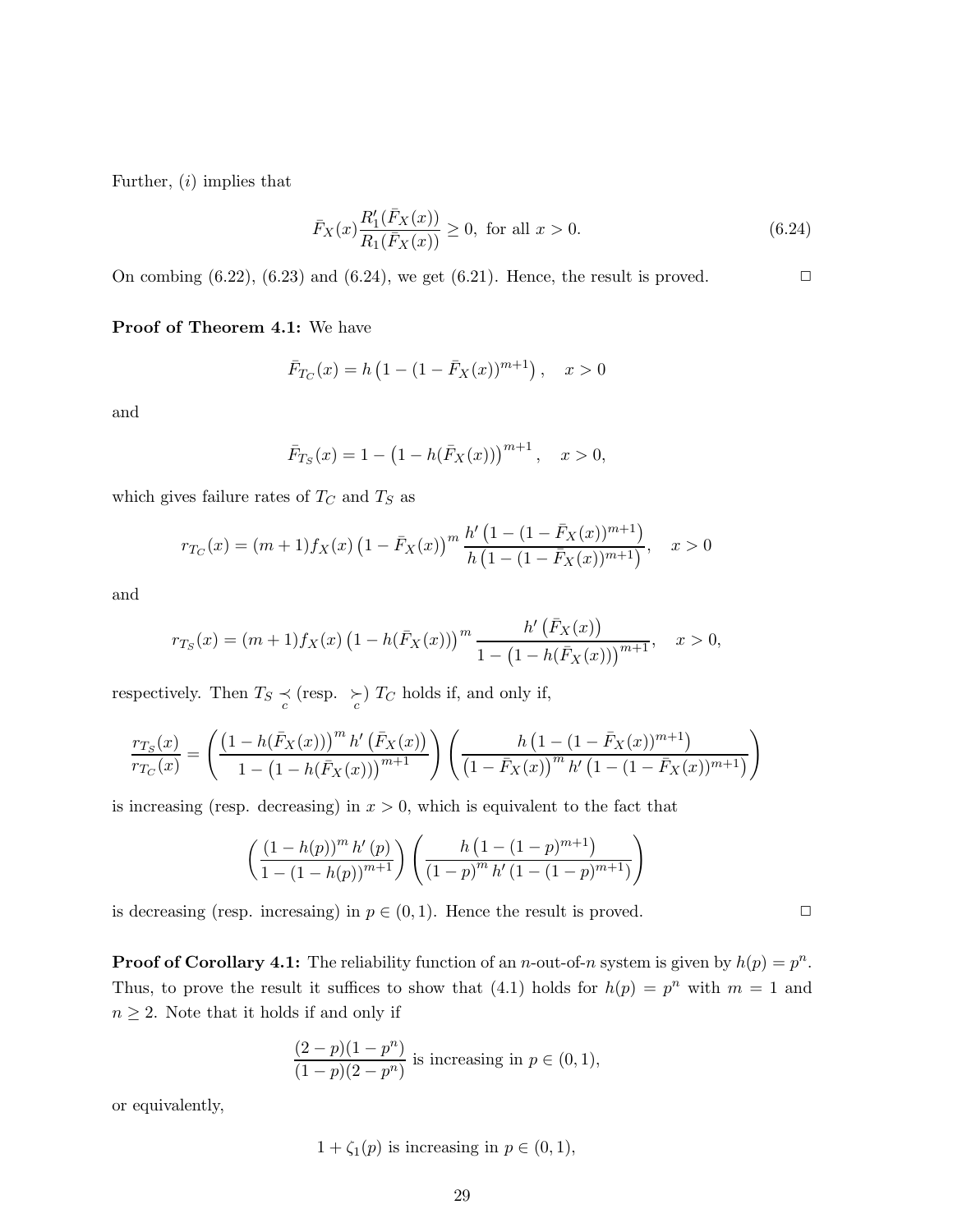where

$$
\zeta_1(p) = \frac{p - p^n}{2 - 2p - p^n + p^{n+1}}, \quad 0 < p < 1.
$$

Now,

$$
\zeta_1'(p)\stackrel{\rm sgn}{=} 2-\zeta_2(p),\quad 0
$$

where

$$
\zeta_2(p) = 2np^{n-1} - 3(n-1)p^n + np^{n+1} - p^{2n}, \quad 0 < p < 1.
$$

This gives

$$
\zeta_2'(p) = np^{n-2}\zeta_3(p), \quad 0 < p < 1,
$$

where

$$
\zeta_3(p) = 2(n-1) - 3(n-1)p + (n+1)p^2 - 2p^{n+1}
$$
  
\n
$$
\geq (n-1)(2-3p+p^2)
$$
  
\n
$$
= (n-1)(2-p)(1-p) \geq 0, \quad 0 < p < 1.
$$

This implies that  $\zeta_2(p)$  is increasing in  $p \in (0,1)$  with  $\zeta_2(0) = 0$  and  $\zeta_2(1) = 2$ , and hence  $0 \le \zeta_2(p) \le 2$ . Again, this implies that  $\zeta_1(p)$  is increasing in  $p \in (0,1)$ , and hence the result is  $\Box$ 

#### Proof of Theorem 4.2: We have

$$
F_{T_C}(x) = 1 - h\left(1 - (1 - \bar{F}_X(x))^{m+1}\right), \quad x > 0
$$

and

$$
F_{T_S}(x) = (1 - h(\bar{F}_X(x)))^{m+1}, \quad x > 0,
$$

which gives reversed failure rates of  $T_C$  and  $T_S$  as

$$
\tilde{r}_{T_C}(x) = (m+1)f_X(x)\left(1 - \bar{F}_X(x)\right)^m \frac{h'\left(1 - (1 - \bar{F}_X(x))^{m+1}\right)}{1 - h\left(1 - (1 - \bar{F}_X(x))^{m+1}\right)}, \quad x > 0
$$

and

$$
\tilde{r}_{T_S}(x) = (m+1) f_X(x) \frac{h'\left(\bar{F}_X(x)\right)}{1-h\left(\bar{F}_X(x)\right)}, \quad x > 0,
$$

respectively. Then  $T_S \underset{b}{\prec} T_C$  holds if and only if

$$
\frac{\tilde{r}_{T_S}(x)}{\tilde{r}_{T_C}(x)} = \left(\frac{h'\left(\bar{F}_X(x)\right)}{1-h\left(\bar{F}_X(x)\right)}\right)\left(\frac{1-h\left(1-(1-\bar{F}_X(x))^{m+1}\right)}{\left(1-\bar{F}_X(x)\right)^m h'\left(1-(1-\bar{F}_X(x))^{m+1}\right)}\right)
$$
 is decreasing in  $x > 0$ ,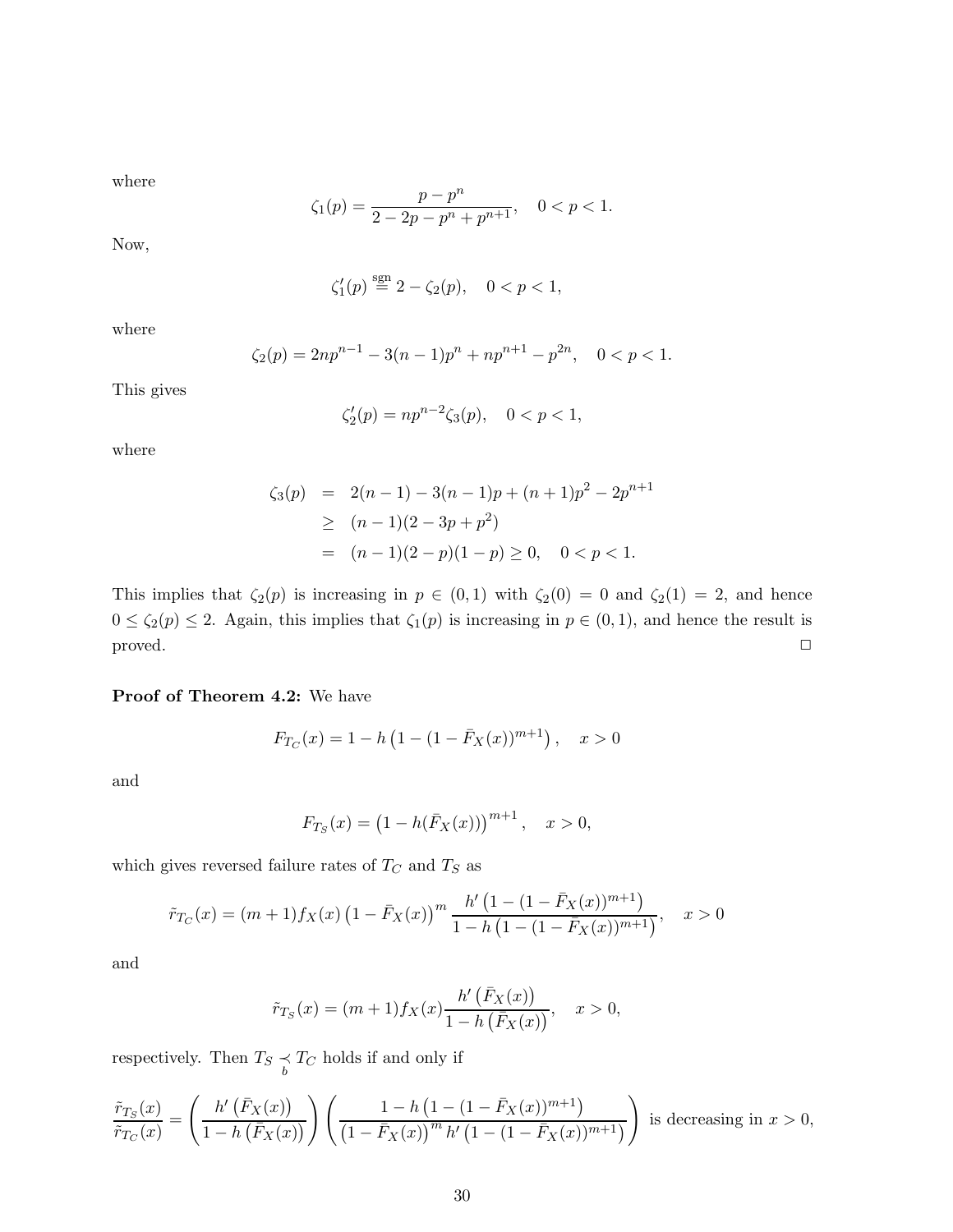or equivalently,

$$
\left(\frac{(1-p)h'(p)}{1-h(p)}\right)\left(\frac{1-h\left(1-(1-p)^{m+1}\right)}{(1-(1-(1-p)^{m+1}))h'(1-(1-p)^{m+1})}\right)
$$
 is increasing in  $p \in (0,1)$ .

This is equivalent to the fact that

$$
\frac{R(p)}{R(1 - (1 - p)^{m+1})}
$$
 is increasing in  $p \in (0, 1)$ ,

and hence the result is proved.  $\Box$ 

**Proof of Proposition 4.1:** Since  $pR'(p)/R(p)$  is decreasing in  $p \in (0,1)$ , and  $p \leq 1-(1-p)^{m+1}$ , for all  $p \in (0,1)$ , we have

$$
p\frac{R'(p)}{R(p)} \ge \left(1 - (1-p)^{m+1}\right)\frac{R'(1 - (1-p)^{m+1})}{R(1 - (1-p)^{m+1})}, \text{ for all } p \in (0,1). \tag{6.25}
$$

Further, it can be easily checked that, for all  $p\in(0,1),$ 

$$
1 - (1 - p)^{m+1} \ge (m+1)p(1-p)^m.
$$

Since  $pR'(p)/R(p)$  is positive for all  $p \in (0,1)$ , we get from the above inequality that, for all  $p \in$  $(0, 1),$ 

$$
(1 - (1 - p)^{m+1}) \frac{R'(1 - (1 - p)^{m+1})}{R(1 - (1 - p)^{m+1})} \ge (m+1)p(1-p)^m \frac{R'(1 - (1 - p)^{m+1})}{R(1 - (1 - p)^{m+1})}.
$$
 (6.26)

On combining (6.25) and (6.26), we get

$$
p\frac{R'(p)}{R(p)} \ge (m+1)p(1-p)^m \frac{R'(1-(1-p)^{m+1})}{R(1-(1-p)^{m+1})},
$$
 for all  $p \in (0,1)$ ,

or equivalently,

$$
\frac{R(p)}{R(1 - (1 - p)^{m+1})}
$$
 is increasing in  $p \in (0, 1)$ ,

and hence the result follows from Theorem 4.2.  $\Box$ 

**Proof of Theorem 5.1:** Note that, for any fixed  $t > 0$ ,

$$
\bar{F}_{\tau(\mathbf{X}_t)}(x) = h\left(\frac{\bar{F}_X(t+x)}{\bar{F}_X(t)}\right) \text{ and } \bar{F}_{(\tau(\mathbf{X}))_t}(x) = \frac{h\left(\bar{F}_X(t+x)\right)}{h\left(\bar{F}_X(t)\right)}, \quad x > 0,
$$
\n(6.27)

which gives

$$
r_{\tau(\mathbf{X}_t)}(x) = \frac{f_X(t+x)h'\left(\frac{\bar{F}_X(t+x)}{\bar{F}_X(t)}\right)}{\bar{F}_X(t)h\left(\frac{\bar{F}_X(t+x)}{\bar{F}_X(t)}\right)} = r_X(t+x)H\left(\frac{\bar{F}_X(t+x)}{\bar{F}_X(t)}\right), \quad x > 0,
$$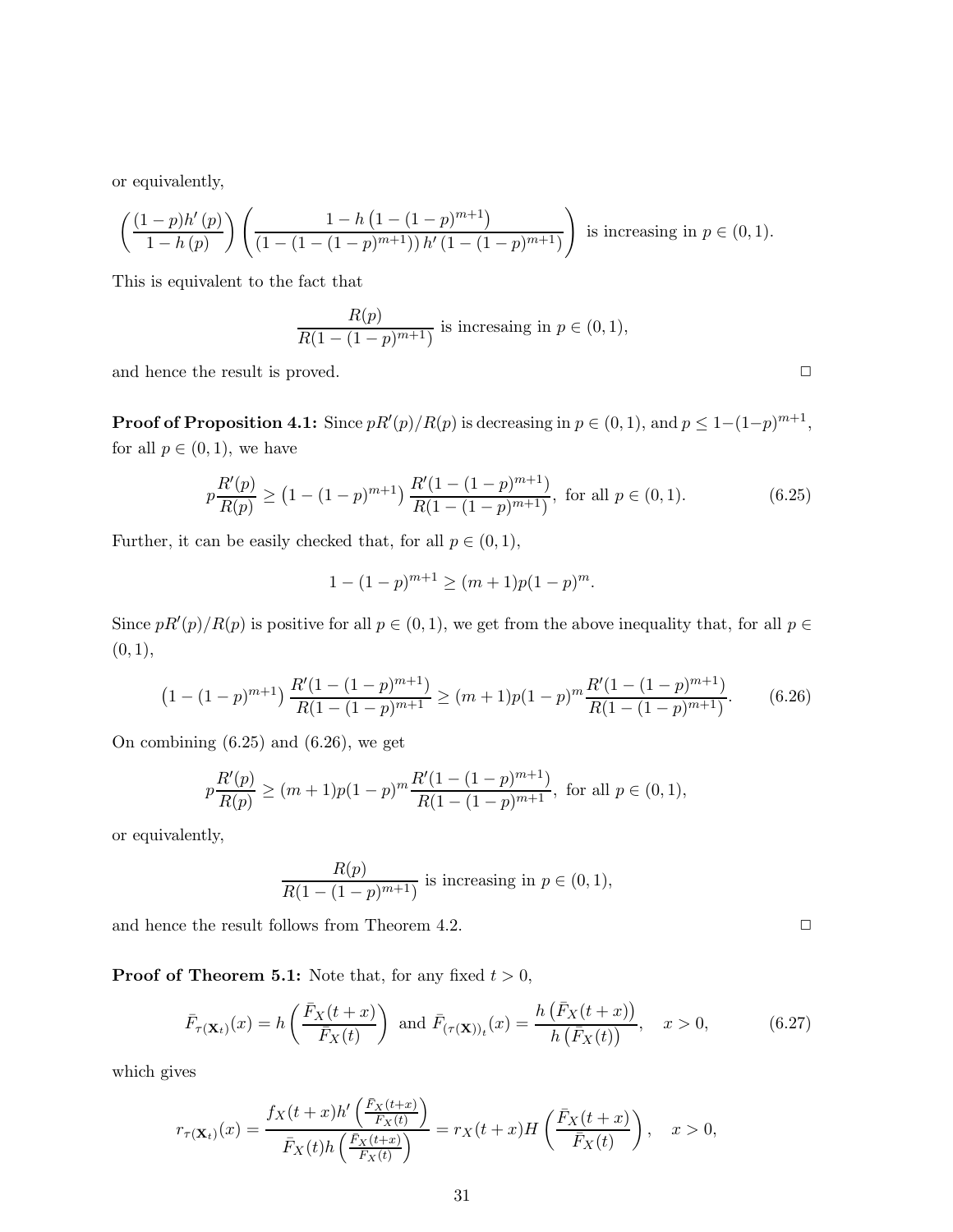and

$$
r_{(\tau(\mathbf{X}))_t}(x)=\frac{f_X(t+x)h'\left(\bar{F}_X(t+x)\right)}{h\left(\bar{F}_X(t+x)\right)}=r_X(t+x)H(\bar{F}_X(t+x)),\quad x>0.
$$

Then,  $\tau(\mathbf{X}_t) \underset{c}{\prec} (\tau(\mathbf{X}))_t$  holds if and only if

$$
\frac{r_{\tau(\mathbf{X}_t)}(x)}{r_{(\tau(\mathbf{X}))_t}(x)} = \frac{H\left(\frac{\bar{F}_X(t+x)}{\bar{F}_X(t)}\right)}{H(\bar{F}_X(t+x))}
$$
 is increasing in  $x > 0$ ,

which is equivalent to the fact that, for all  $q \in (0, 1)$ ,

$$
\frac{H\left(\frac{p}{q}\right)}{H(p)}
$$
 is decreasing in  $p \in (0, q)$ .

Further, this holds if and only if

$$
\frac{p}{q}\left(\frac{H'\left(p/q\right)}{H(p/q)}\right)\leq p\frac{H'(p)}{H(p)},\text{ for all }0
$$

which is equivalent to the fact that

$$
p\frac{H'(p)}{H(p)}
$$
 is decreasing in  $p \in (0,1)$ .

Hence, the result is proved.  $\Box$ 

**Proof of Theorem 5.2:** Let  $t > 0$  be fixed. From (6.27), we have

$$
\tilde{r}_{\tau(\mathbf{X}_t)}(x) = \frac{f_X(t+x)h'\left(\frac{\bar{F}_X(t+x)}{\bar{F}_X(t)}\right)}{\bar{F}_X(t)\left(1-h\left(\frac{\bar{F}_X(t+x)}{\bar{F}_X(t)}\right)\right)}, \quad x > 0
$$

and

$$
\tilde{r}_{(\tau(\mathbf{X}))_t}(x) = \frac{f_X(t+x)h'\left(\bar{F}_X(t+x)\right)}{h\left(\bar{F}_X(t)\right) - h\left(\bar{F}_X(t+x)\right)}, \quad x > 0.
$$

Then,  $\tau_1(\boldsymbol{X}_t) \preceq (\text{resp.} \ \succcurlyeq_{b} (\tau_2(\boldsymbol{X}))_t$  holds if and only if

$$
\frac{\tilde{r}_{\tau(\mathbf{X}_t)}(x)}{\tilde{r}_{(\tau(\mathbf{X}))_t}(x)} = \left[\frac{h'\left(\frac{\bar{F}_X(t+x)}{\bar{F}_X(t)}\right)}{\bar{F}_X(t)\left(1 - h\left(\frac{\bar{F}_X(t+x)}{\bar{F}_X(t)}\right)\right)}\right] \left[\frac{h\left(\bar{F}_X(t)\right) - h\left(\bar{F}_X(t+x)\right)}{h'\left(\bar{F}_X(t+x)\right)}\right]
$$

is decreasing (resp. increasing) in  $x > 0$ , which is equivalent to (5.2). Hence, the result is  $\Box$ 

**Proof of Corollary 5.2:** The reliability function of a 1-out-of-n system is given by  $h(p)$  =